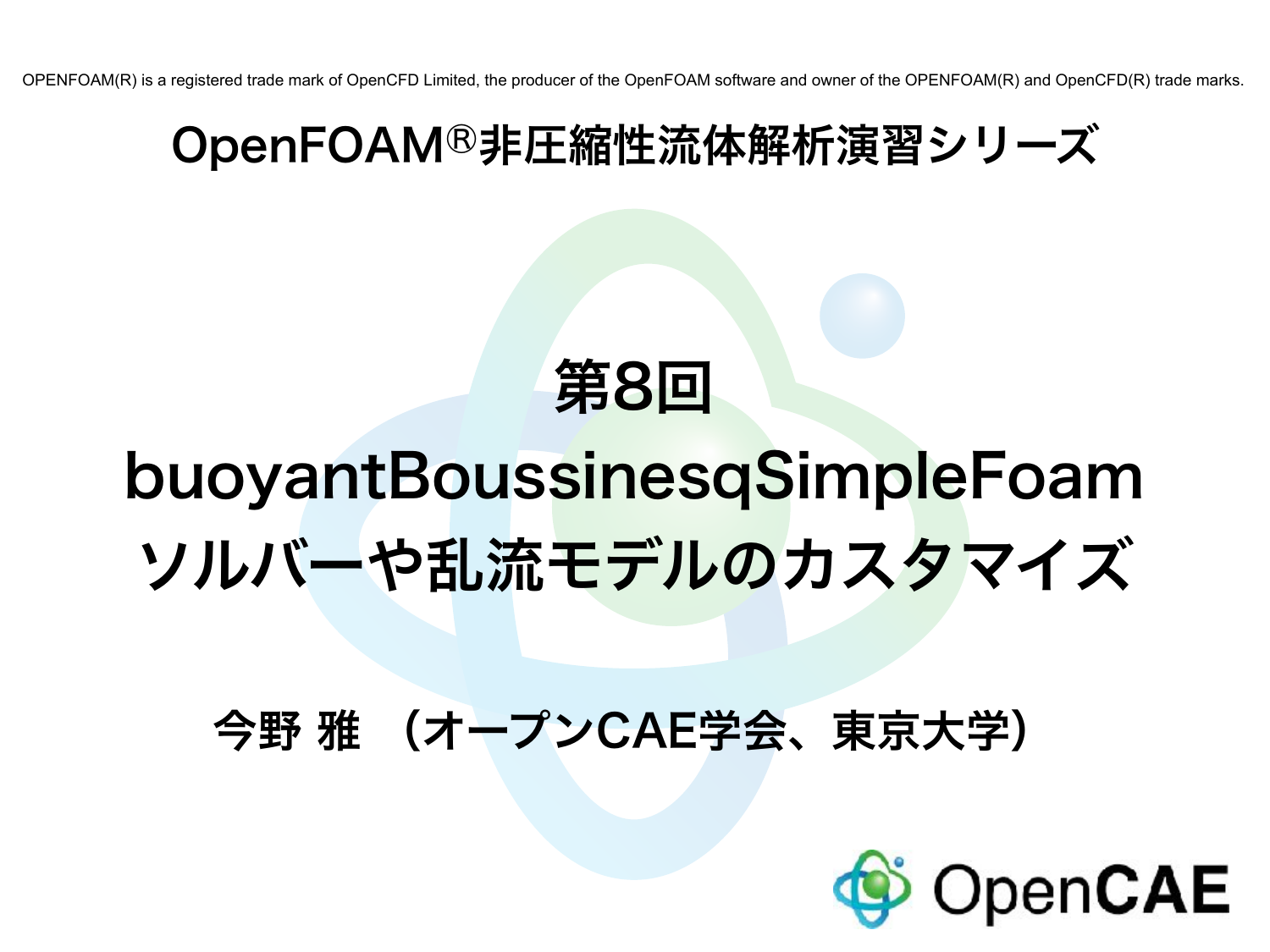# 目次

### 1. ソルバーのカスタマイズ

### 2. 乱流モデルのカスタマイズ(基礎)

3. 質疑

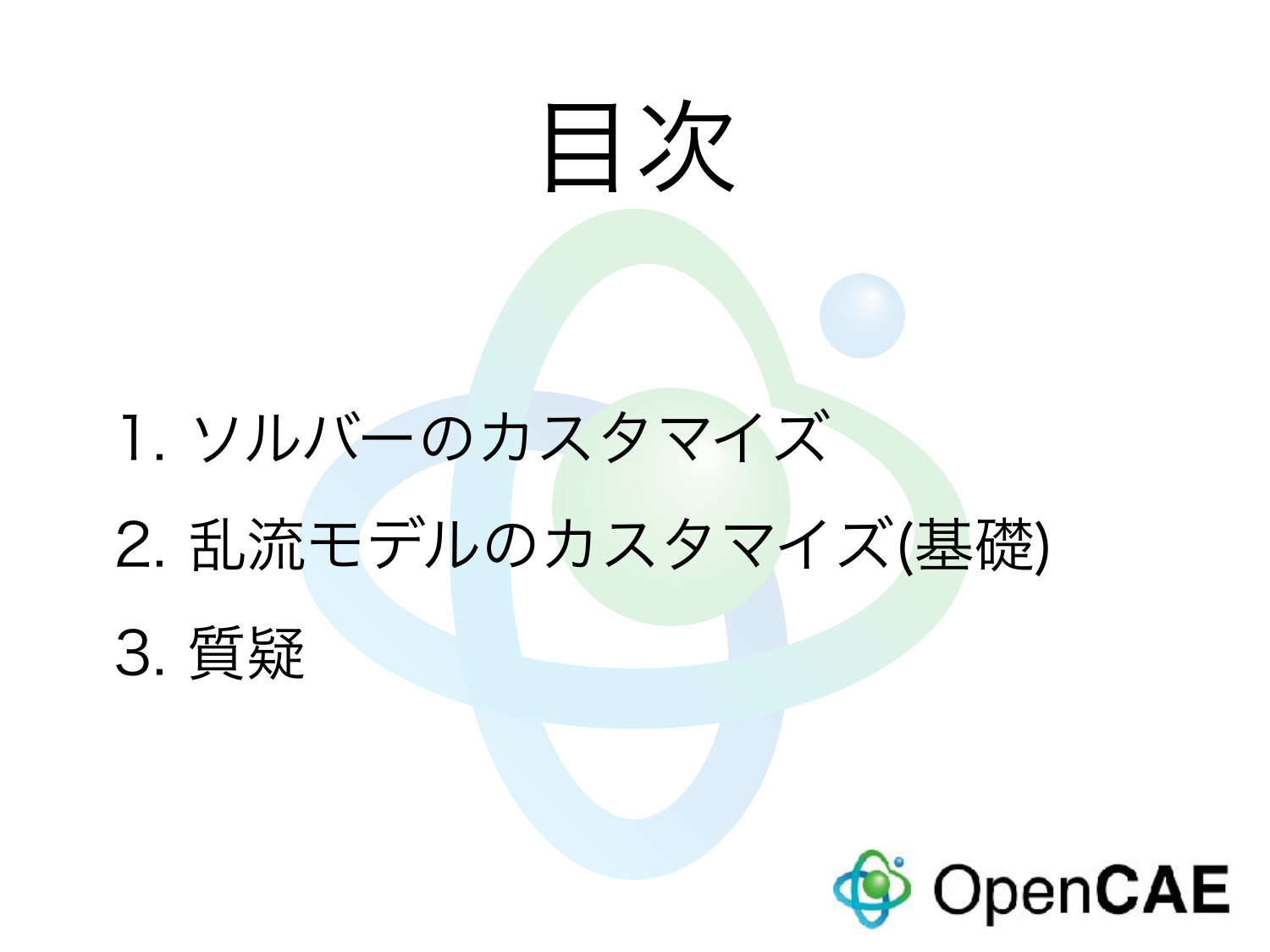### ソルバーのカスタマイズ

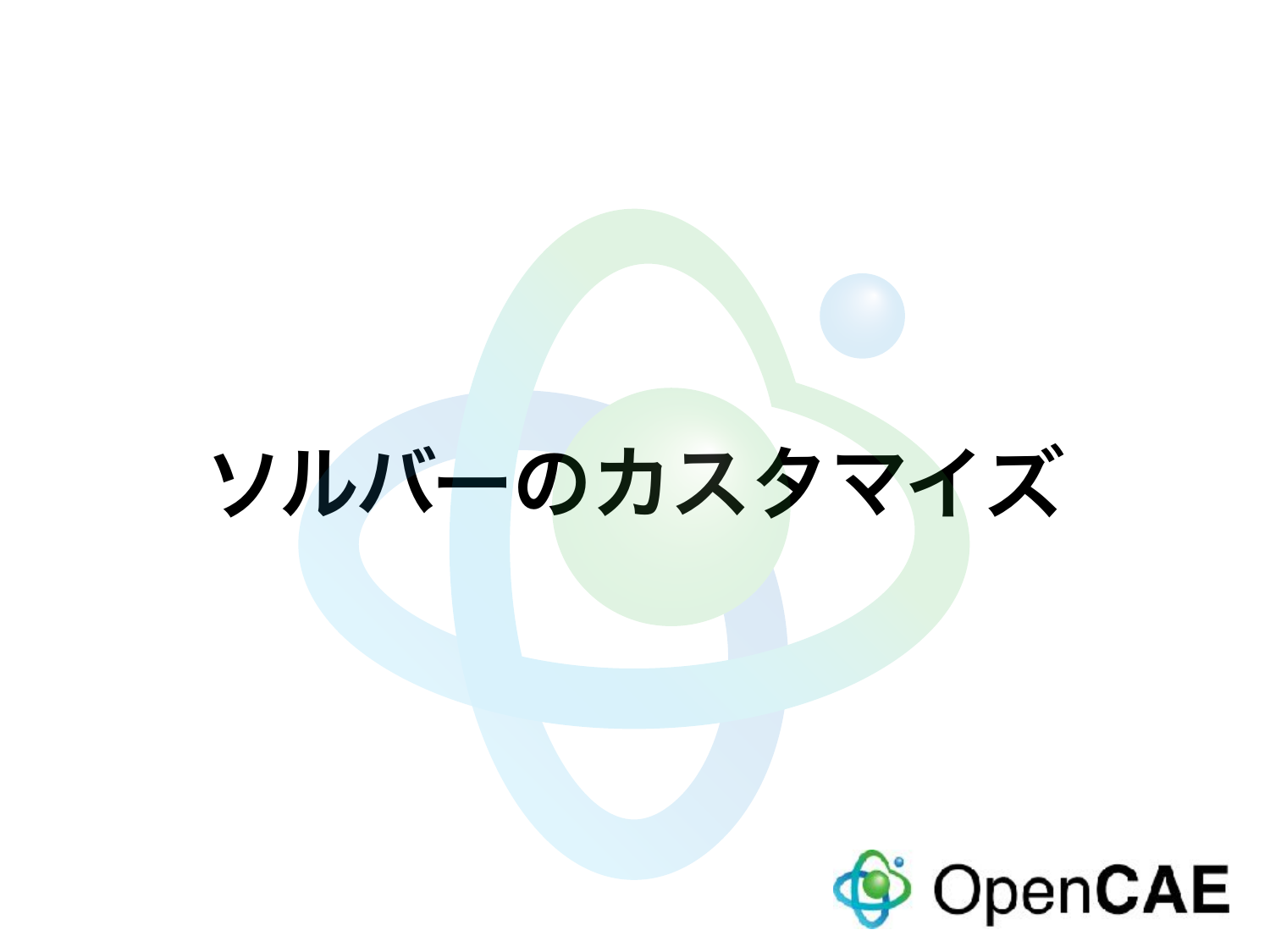# ソルバーのカスタマイズの鉄則1

1. 単純なソルバーと、少しだけ機能が増えているソル バーのソースの差分を見て、カスタマイズの手法を勉強 する

2. 自分がカスタマイズして盛り込みたい機能にできる だけ近い動作をするソースを探して、そのソースを参考 にしてカスタマイズするのが鉄則

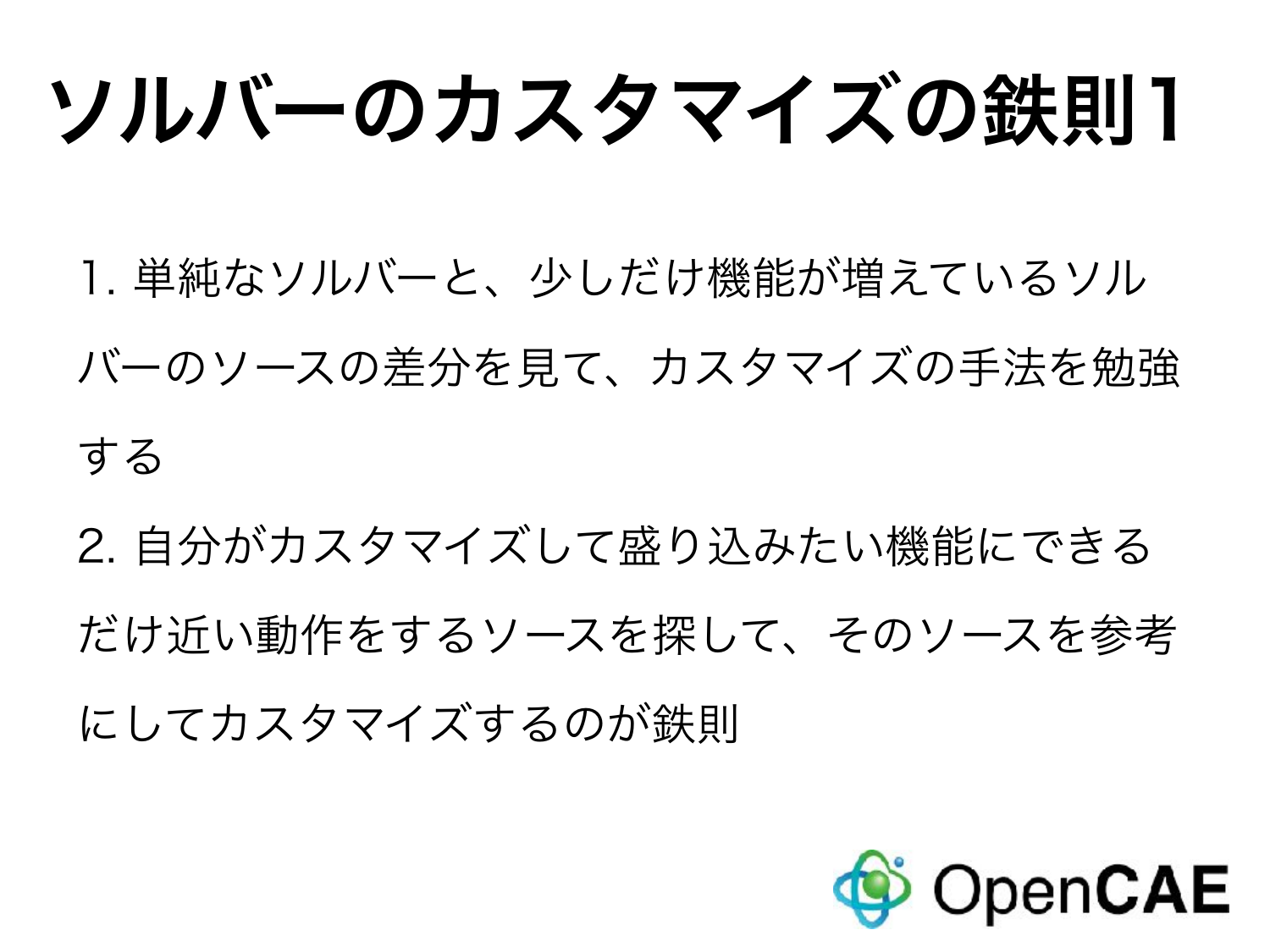# ソルバーのカスタマイズの鉄則2

1. 単純なソルバーと、少しだけ機能が増えているソル

バーのソースの差分を見て、カスタマイズの手法を勉強

する

▶今回の対象ソルバー:

heatTransfer/buoyantBoussinesqSimpleFoam

▶より単純なソルバー:

incompressible/simpleFoam

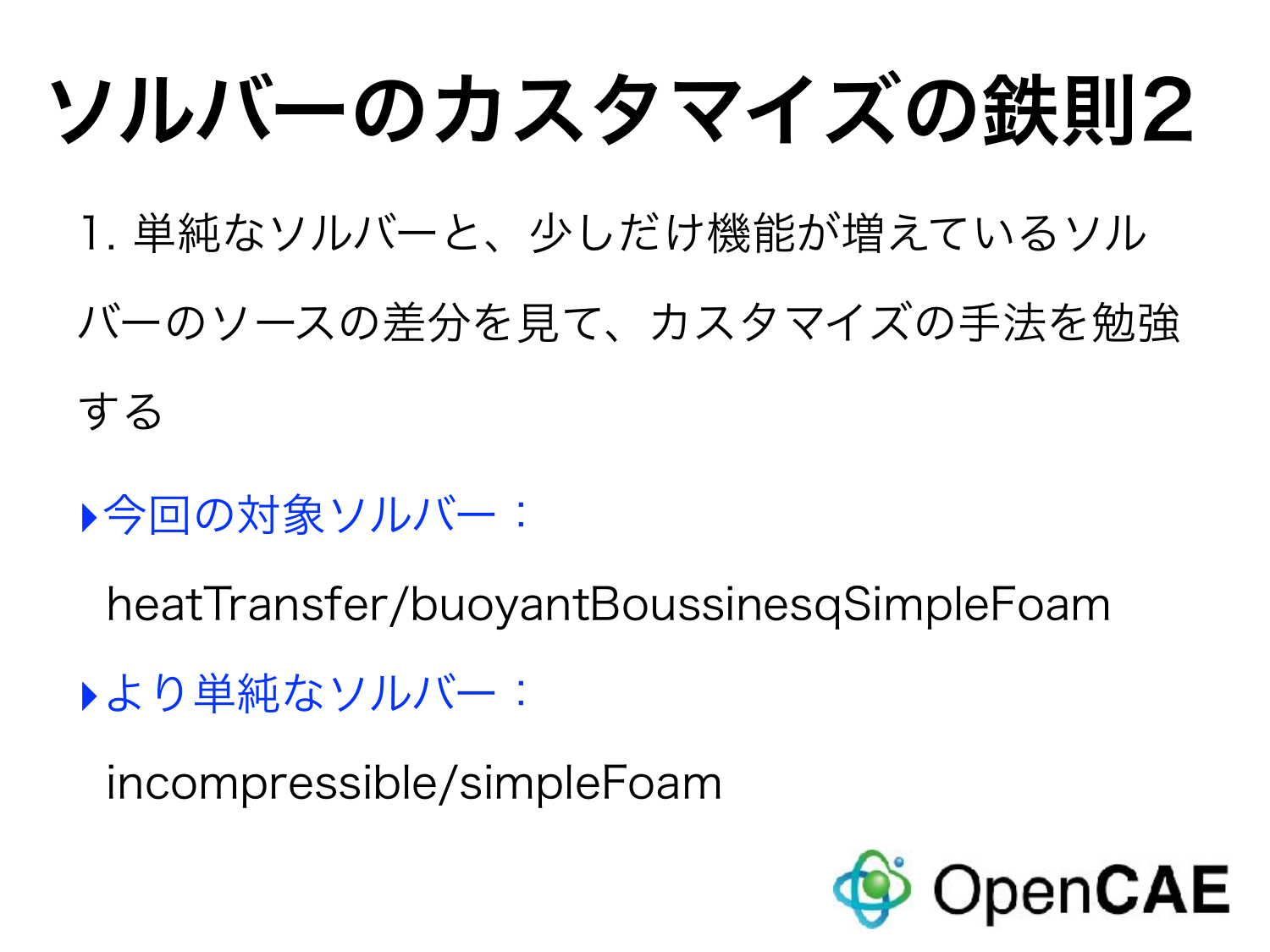## ソルバーのカスタマイズの鉄則3

2. 自分がカスタマイズして盛り込みたい機能にできる

だけ近い動作をするソースを探して、そのソースを参考 にしてカスタマイズするのが鉄則

▶今回盛り込みたい機能:絶対湿度Xの輸送の解析(定常)  $\nabla \cdot (\mathbf{U}X) = \nabla \cdot$  $\left(\left(DX + \frac{\nu_t}{\alpha}\right)\right)$ *Sc<sup>t</sup>*  $\sum$ *X*  $\sum$ 

‣近い動作をするソース:T温度の輸送を解くTEqn.H  $\int\int v$  $\sum$  $\sum$  $\nu_t$  $\nabla \cdot (\mathbf{U}T) = \nabla \cdot$  $\frac{\nu}{Pr}$  +  $\nabla T$  $Pr_t$ OpenCAE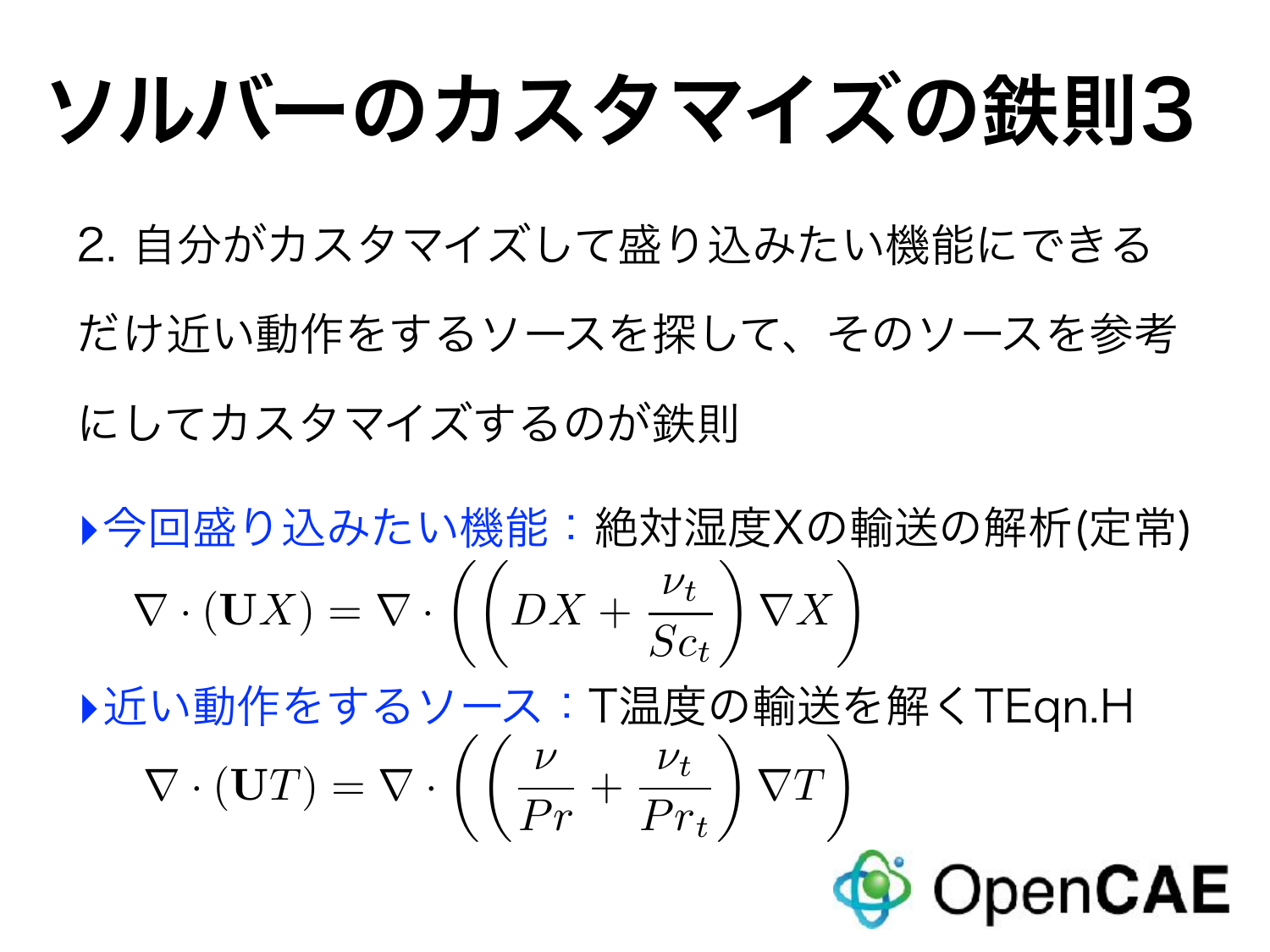# ソルバーのファイル構成の違い

sol<リソルバーのソースの場所に行く

cd heatTransfer/buoyantBoussinesqSimpleFoam/ $\circ$ 

 $\mathsf{ls}\mathcal{\Leftrightarrow}$ 

ls ../../incompressible/simpleFoam/ $\circ$ 

| simpleFoam.C<br>本体→    | : buoyantBoussinesqSimpleFoam.C |  |  |
|------------------------|---------------------------------|--|--|
| simpleFoam.dep         | buoyantBoussinesqSimpleFoam.dep |  |  |
| <i>Make</i>            | Make                            |  |  |
| 追加→                    | $ $ TEqn.H                      |  |  |
| UEqn.H                 | $\frac{1}{2}$ : UEqn.H          |  |  |
| convergenceCheck.H     | :: convergenceCheck.H           |  |  |
| createFields.H         | :: createFields.H               |  |  |
| initConvergenceCheck.H | ::initConvergenceCheck.H        |  |  |
| :pEqn.H                | $:$ : $pEqn$ . H                |  |  |
| 追加→                    | readTransportProperties.H       |  |  |
|                        |                                 |  |  |

OpenCAE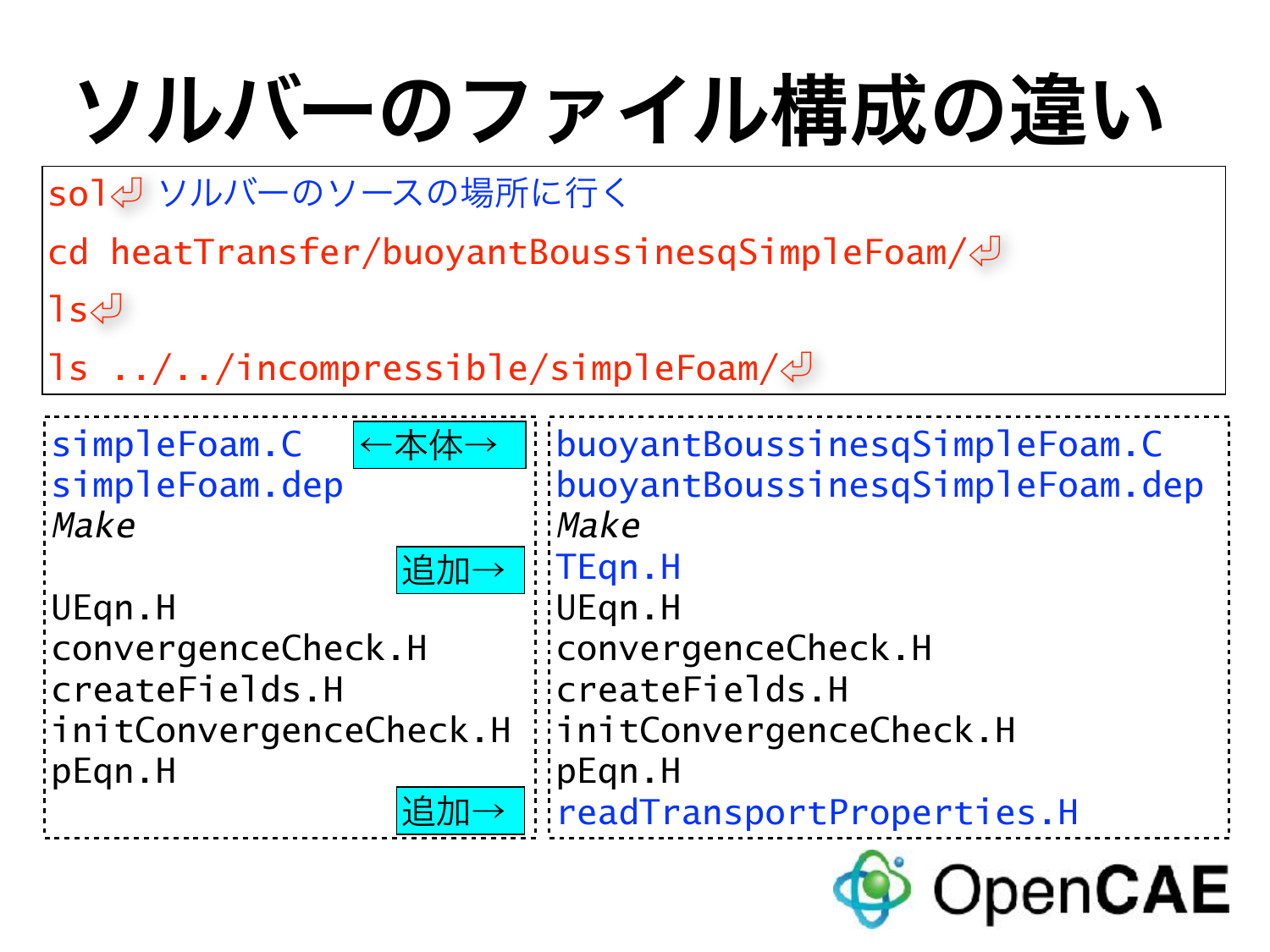# TEqn.H(前回の復習)

```
kappat = turbulence->nut()/Prt; 乱流温度拡散率
kappat.correctBoundaryConditions(); 温度拡散率の境界値を更新
volScalarField kappaEff("kappaEff", turbulence->nu()/Pr + 
kappat); 実効乱流温度拡散率
                                                        \boldsymbol{\nu}\nu_t\kappa_{Eff} =\frac{\nu}{Pr} +
fvScalarMatrix TEqn 温度輸送方程式の定義
                                                              Prt
\overline{C}TEqn
     fvm::div(phi, T) 移流項 
                                                   = \nabla \cdot (\mathbf{U}T) - fvm::Sp(fvc::div(phi), T) 移流項(数値安定用)
                                                   \mathbf{-}(\nabla\cdot\mathbf{U})T - fvm::laplacian(kappaEff, T) 拡散項
                                                   -\nabla \cdot (\kappa_{Eff}\nabla T)); 
TEqn.relax(); 温度輸送方程式の緩和(SIMPLE法)
eqnResidual = TEqn.solve().initialResidual(); 温度輸送方程式を解く
maxResidual = max(eqnResidual, maxResidual); 方程式の最大残差
ブシネスク近似による浮力項用の実効密度(比)
:rhok = 1.0 - beta*(T - TRef);
                                                    OpenCAE
```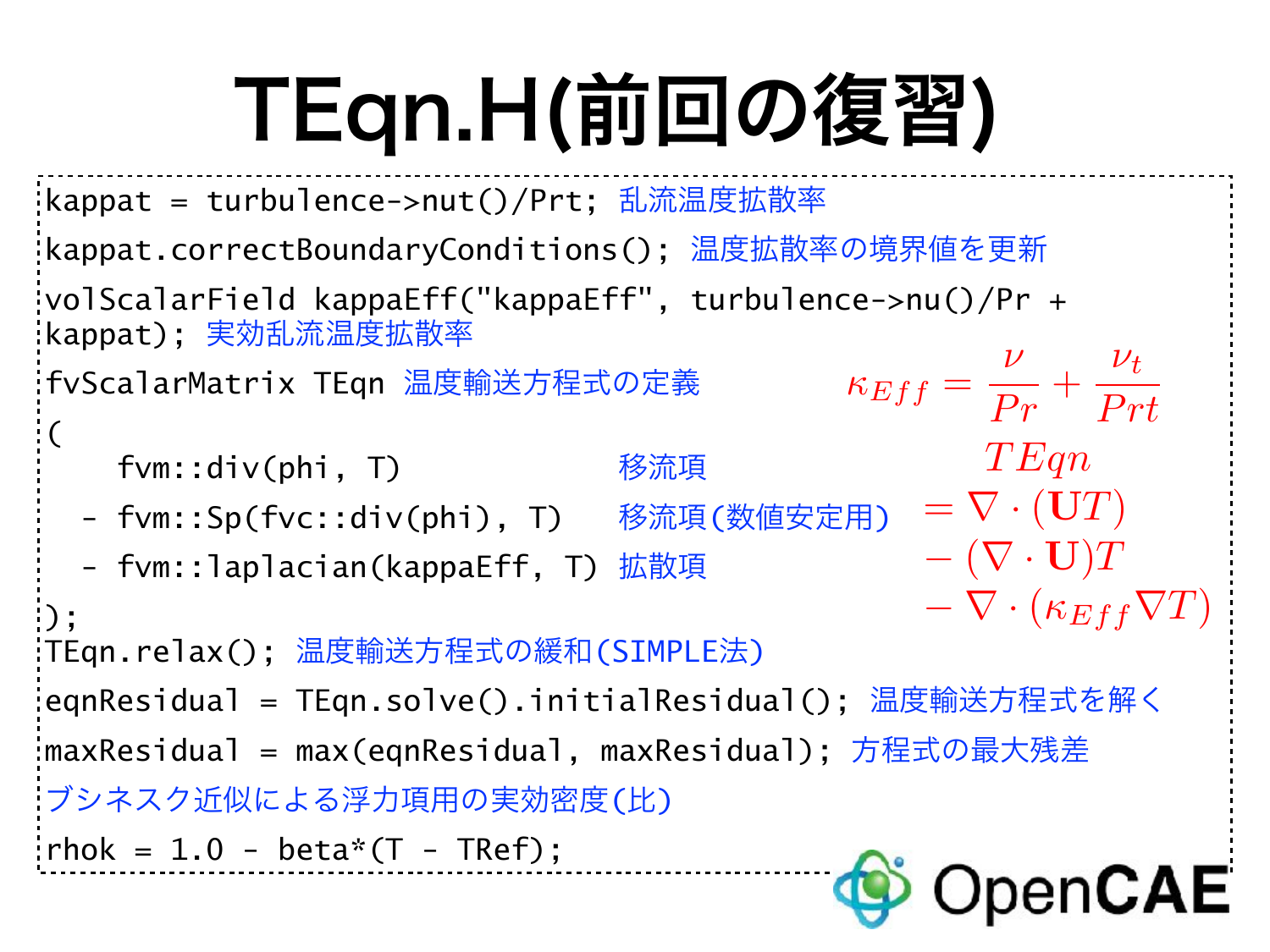## readTransportProperties.H

singlePhaseTransportModel laminarTransport(U, phi);

// Thermal expansion coefficient [1/K] 熱膨張係数 dimensionedScalar beta(laminarTransport.lookup("beta"));

 // Reference temperature [K] 参照温度(浮力計算用) dimensionedScalar TRef(laminarTransport.lookup("TRef"));

 // Laminar Prandtl number (層流)プラントル数(流体の物性値) dimensionedScalar Pr(laminarTransport.lookup("Pr"));

 // Turbulent Prandtl number 乱流プラントル数(モデル係数) dimensionedScalar Prt(laminarTransport.lookup("Prt"));

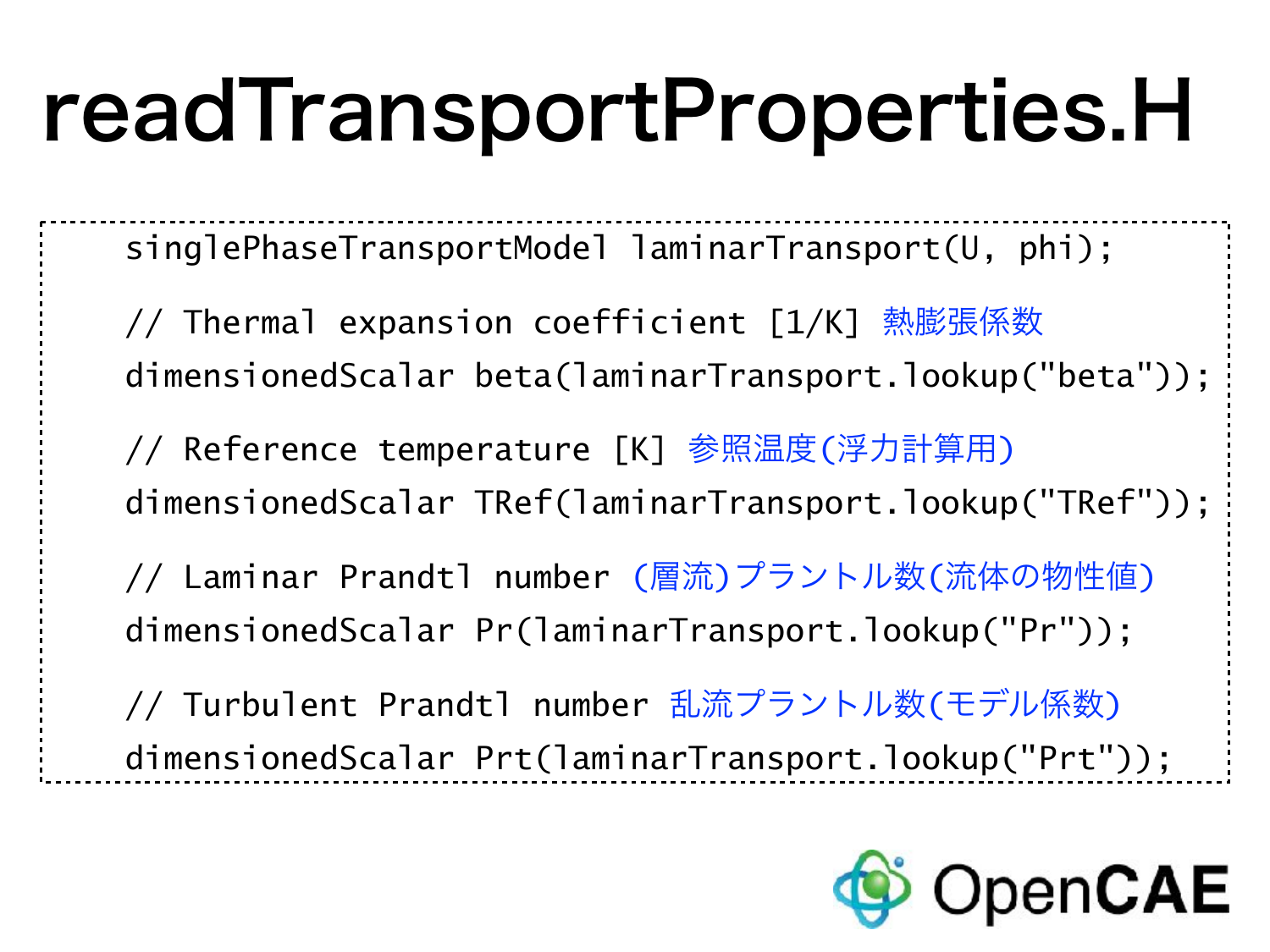本体ファイルの違い 1

diff ../../incompressible/simpleFoam/simpleFoam.C buoyantBoussinesqSimpleFoam.C㾑 diffコマンドで差分が見れる

```
先頭のコメントの違いは省略
42a59 File1での行番号+a(追加)+File2での行番号
     > #include "readGravitationalAcceleration.H" 
57c74 File1での行番号+c(変更)+File2での行番号
< p.storePrevIter(); 行頭が<のはFile1の行
                            --- ---は区切り
> p_rgh.storePrevIter(); 行頭が>のはFile2の行
61a79#include "TEqn.H"
```
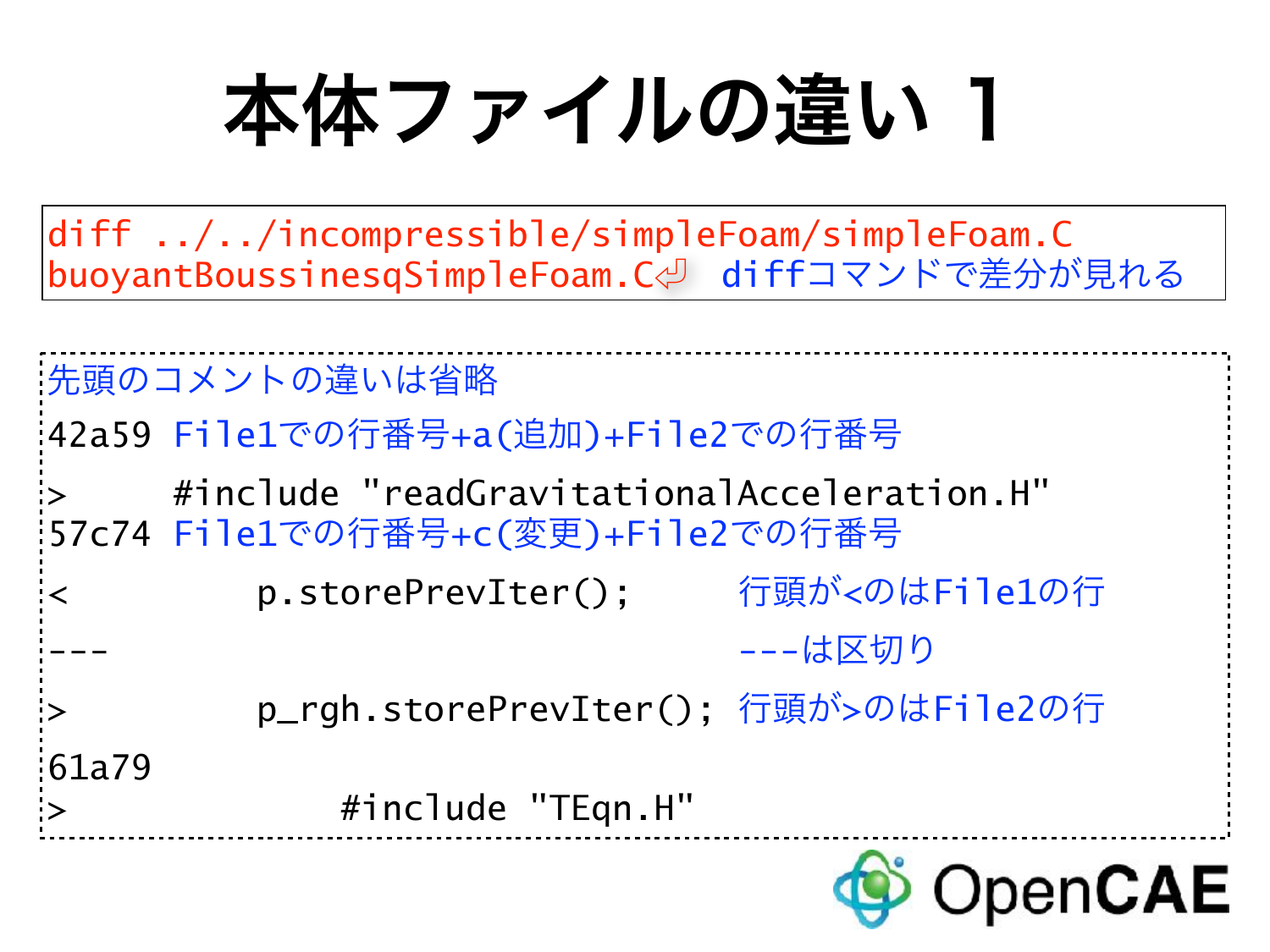## 本体ファイルの違い 2

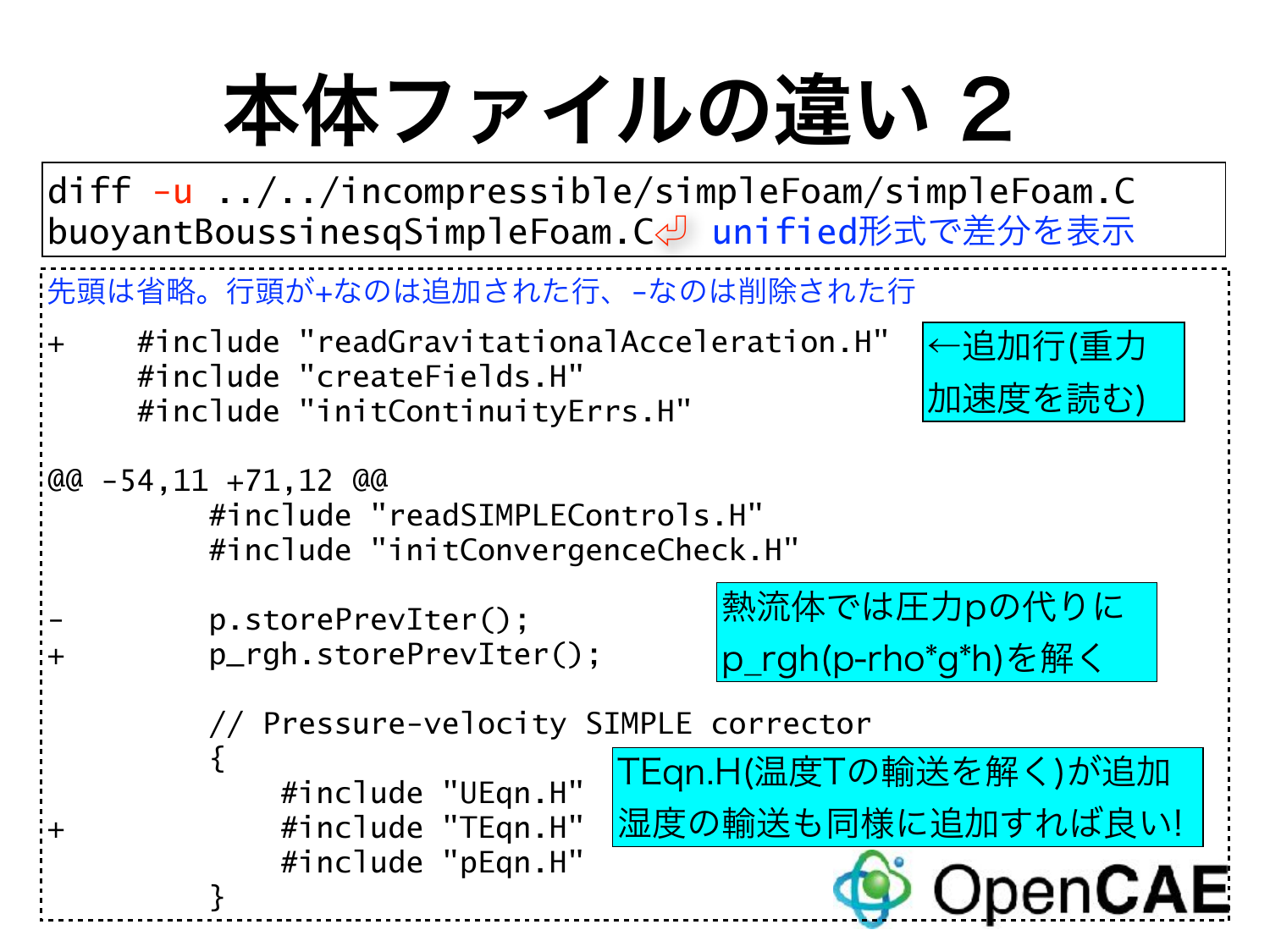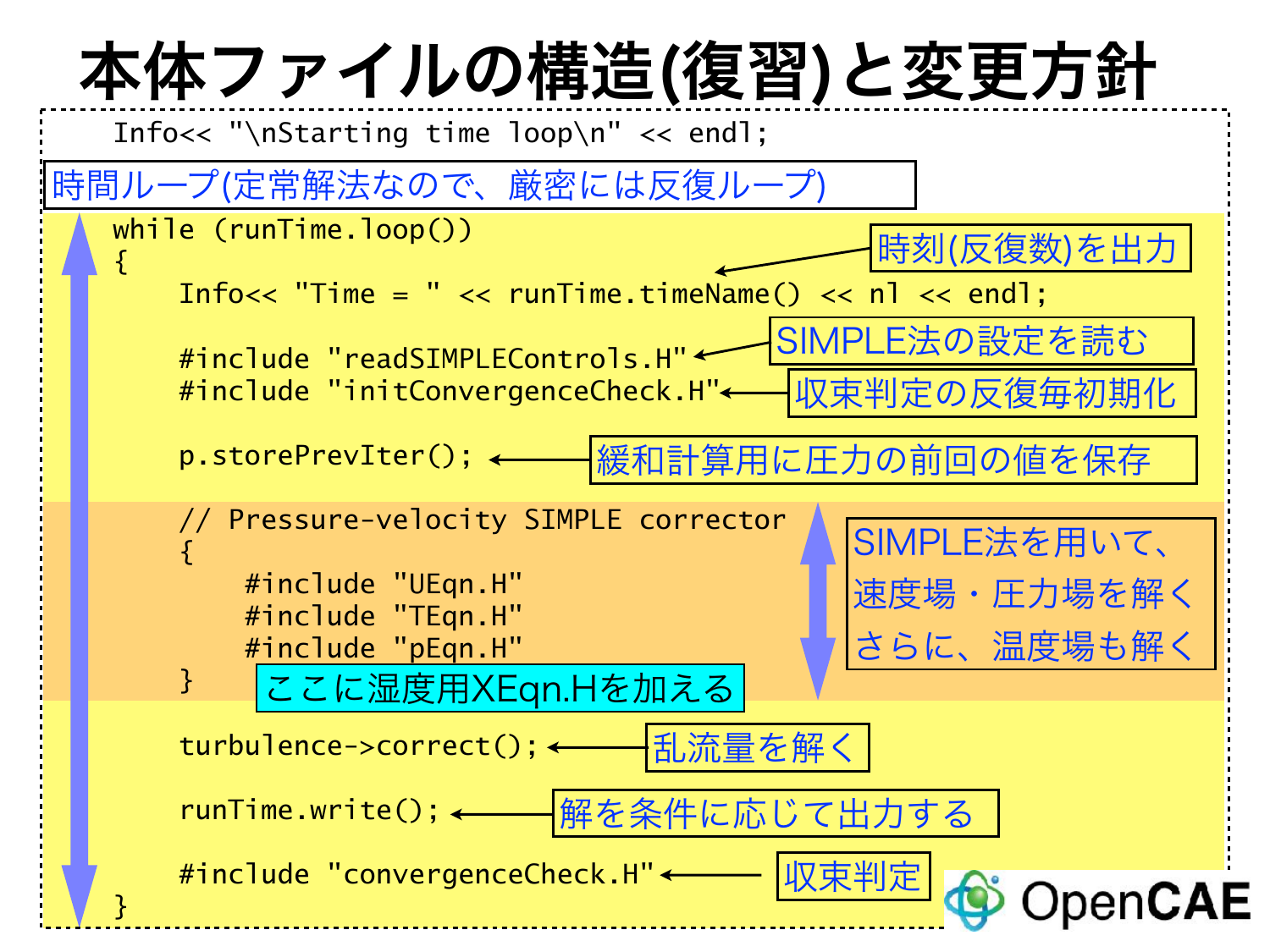# カスタマイズの方針と手順

1. カスタム・ソルバー名は

buoyantBoussinesqHumiditySimpleFoam とする

2. 本体ソースのSIMPLE corrector部で絶対湿度Xの輸送を解

くソースXEqn.Hをインクルードするようにする

3. 絶対湿度場Xを読むコードをcreateFields.Hに加える(定石)

4. 絶対湿度の輸送方程式に必要な物性値やモデル係数を読み

込むコードをreadTransportProperties.Hに加える (定石)

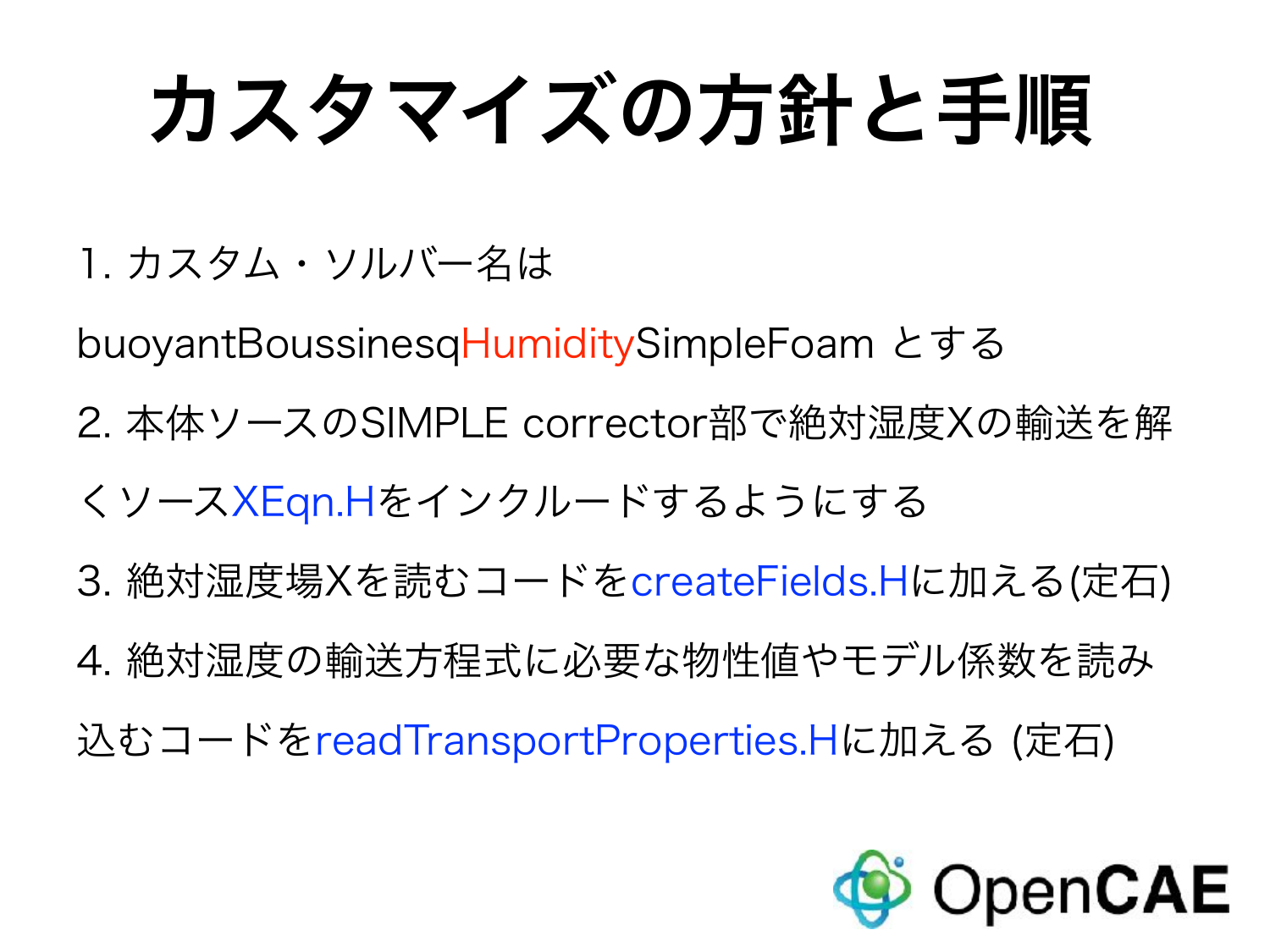# カスタムソルバーの置き場所作成

標準ソルバーのソースは\$FOAM\_SOLVERS

(=OpenFOAMのシステム/applications/solvers)

に置かれているが、カスタム・ソルバーはユーザー用ディレクトリ

(\$WM\_PROJECT\_USER\_DIR)の下に置く。

この下ならどこでも良いが

\$WM\_PROJECT\_USER\_DIR/applications/solvers がお勧め

run㾑 runで通常\$WM\_PROJECT\_USER\_DIR/runに行くので cd ..㾑 さらにcd ..で上に行けば\$WM\_PROJECT\_USER\_DIRに行く mkdir -p applications/solvers<リ-pオプションでapplications の親ディレクトリが無くても問題なくサブディレクトリsolversが作れる

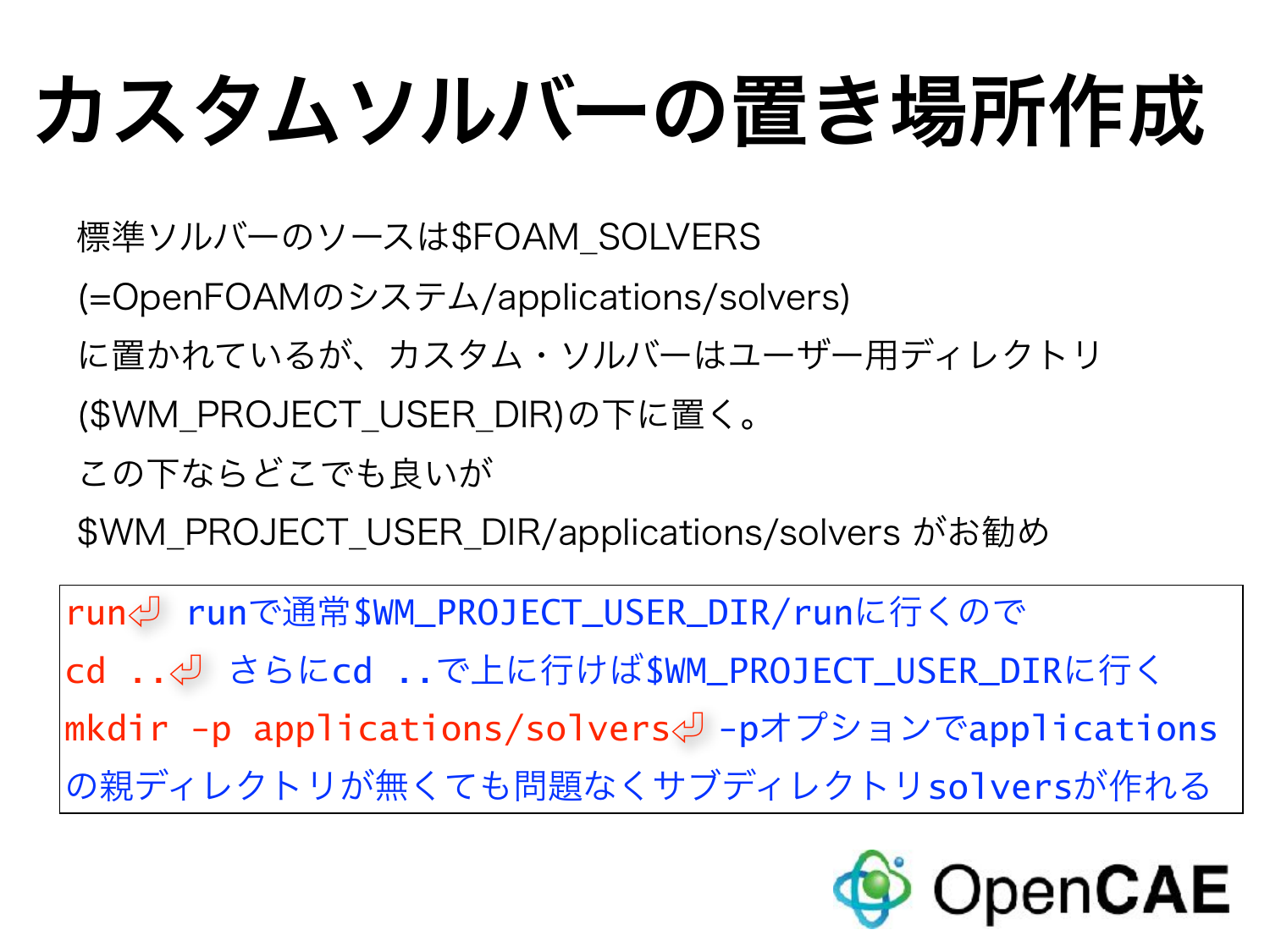# 元のソルバーのコピー

cd applications/solvers $\circ$ cp -r \$FOAM\_SOLVERS/heatTransfer/ buoyantBoussinesqSimpleFoam/. $\oplus$ 環境変数\$FOAM\_SOLVERSもTABキーで補完でき、その後に/を打ってから TABで、実際の内容であるディレクトリ名に展開されるので、その後の heatTransfer以下もTABで補間できる。 mv buoyantBoussinesqSimpleFoam buoyantBoussinesqHumiditySimpleFoam㾑 名前の変更もmvで行う cd buoyantBoussinesqHumiditySimpleFoam/ $\circ$ wclean㾑 コンパイル・オブジェクトや依存ファイルリスト等を消す

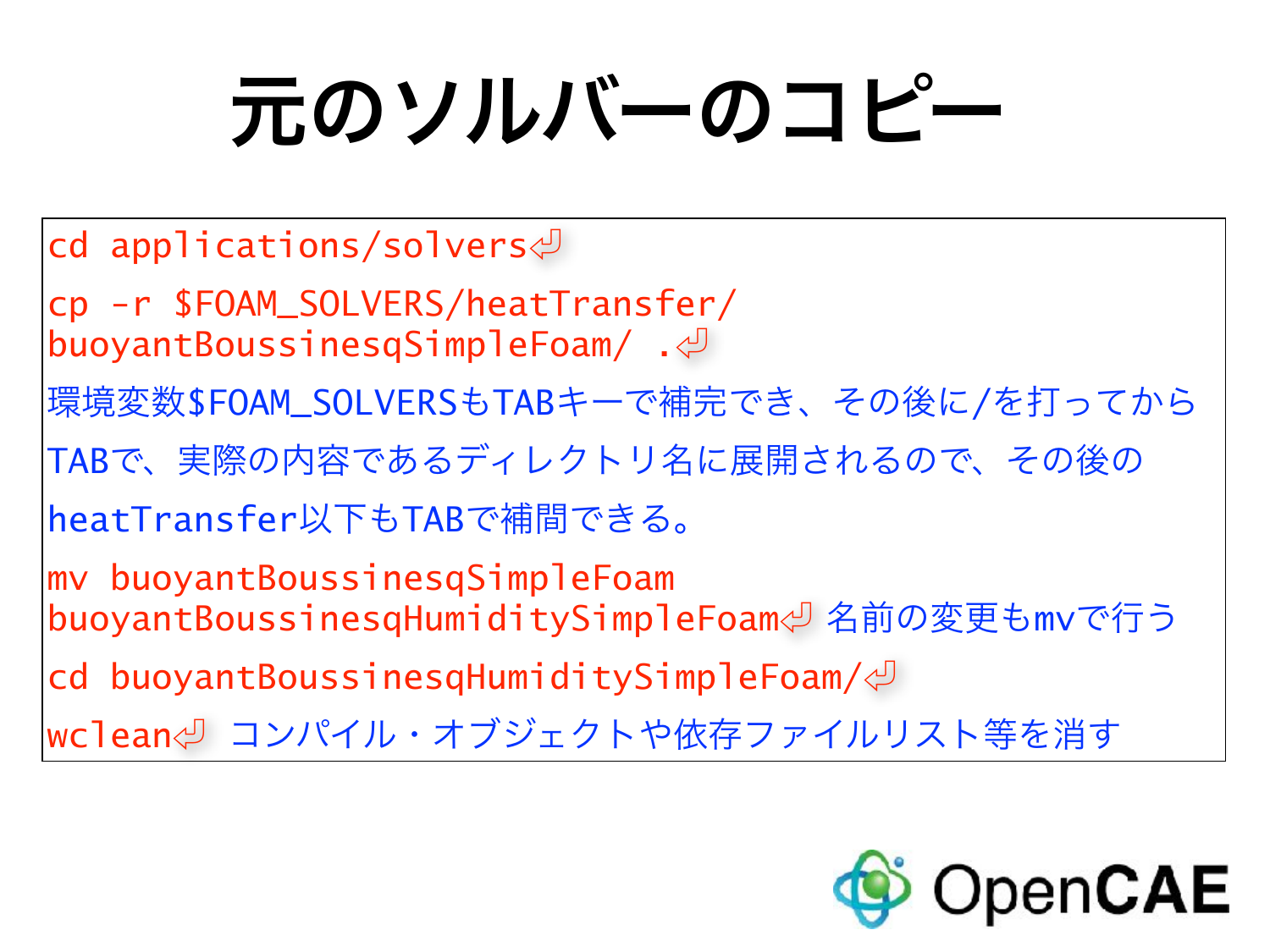#### ソルバーのソース構成(復習)と変更 アプリ・ソースのディレクトリ newApp アプリ名と同じ名前 newApp.C アプリ本体ソース。ソルバー名.C otherHeader.H 本体に組み込まれるソース。\*.H wmake(マルチプラットホーム対応 Make ビルドスクリプト)用ディレクトリ files ファイル・リストと実行ファイル名 インクルード・パスとライブラリ options OpenCAE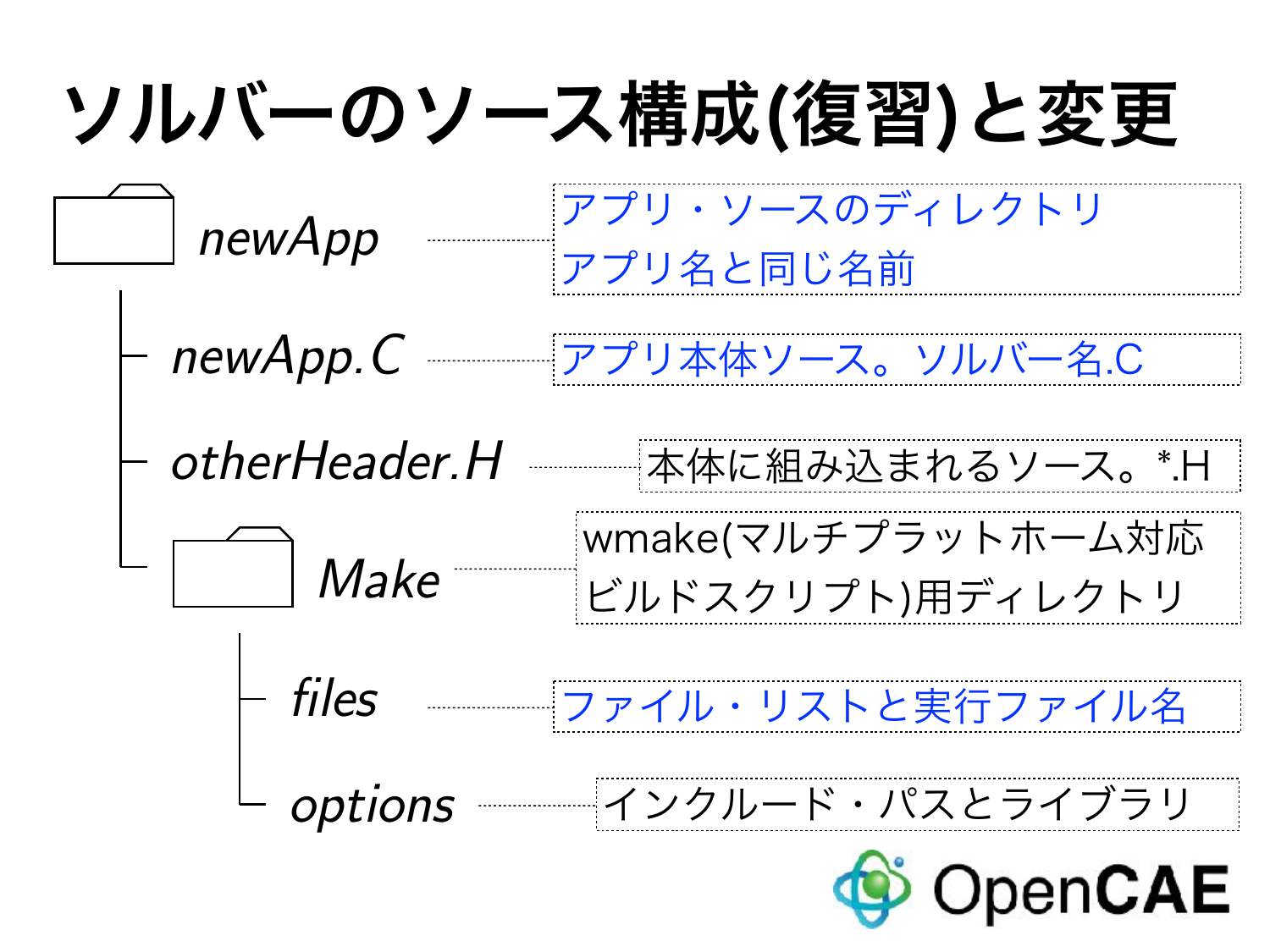## ファイル名の変更

本体ファイル名をソルバー名に合せて変更 mv buoyantBoussinesqSimpleFoam.C buoyantBoussinesqHumiditySimpleFoam.C $\varphi$ cd Make/ gedit files⇔ ファイル・リストと実行ファイル名を変更 buoyantBoussinesqHumiditySimpleFoam.C filesを以下のように変更(赤字を追加):

EXE = \$(FOAM\_APPBIN)/buoyantBoussinesqHumiditySimpleFoam

 $cd \cdot \sqrt{4}$ 

wmake㾑 ソルバーを改造する前に、設定が間違っていないか、wmakeでコ ンパイルして確かめる(原則として変更は少しずつ行うほうが安全!)

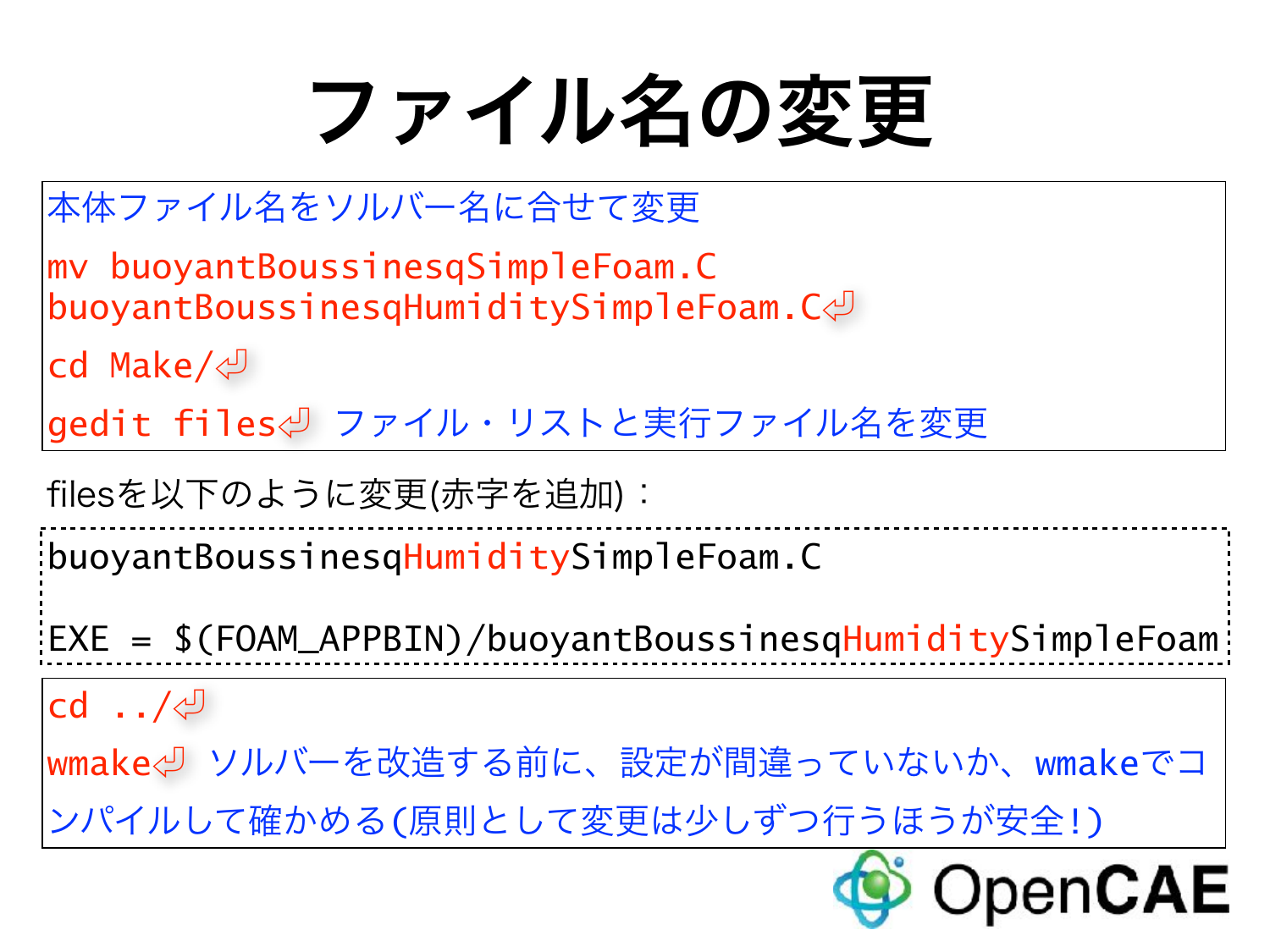本体ファイルの修正

 $|$ gedit buoyantBoussinesqHumiditySimpleFoam.C $\mathop{\subset}\limits^{\mathop{\cup}}$ 



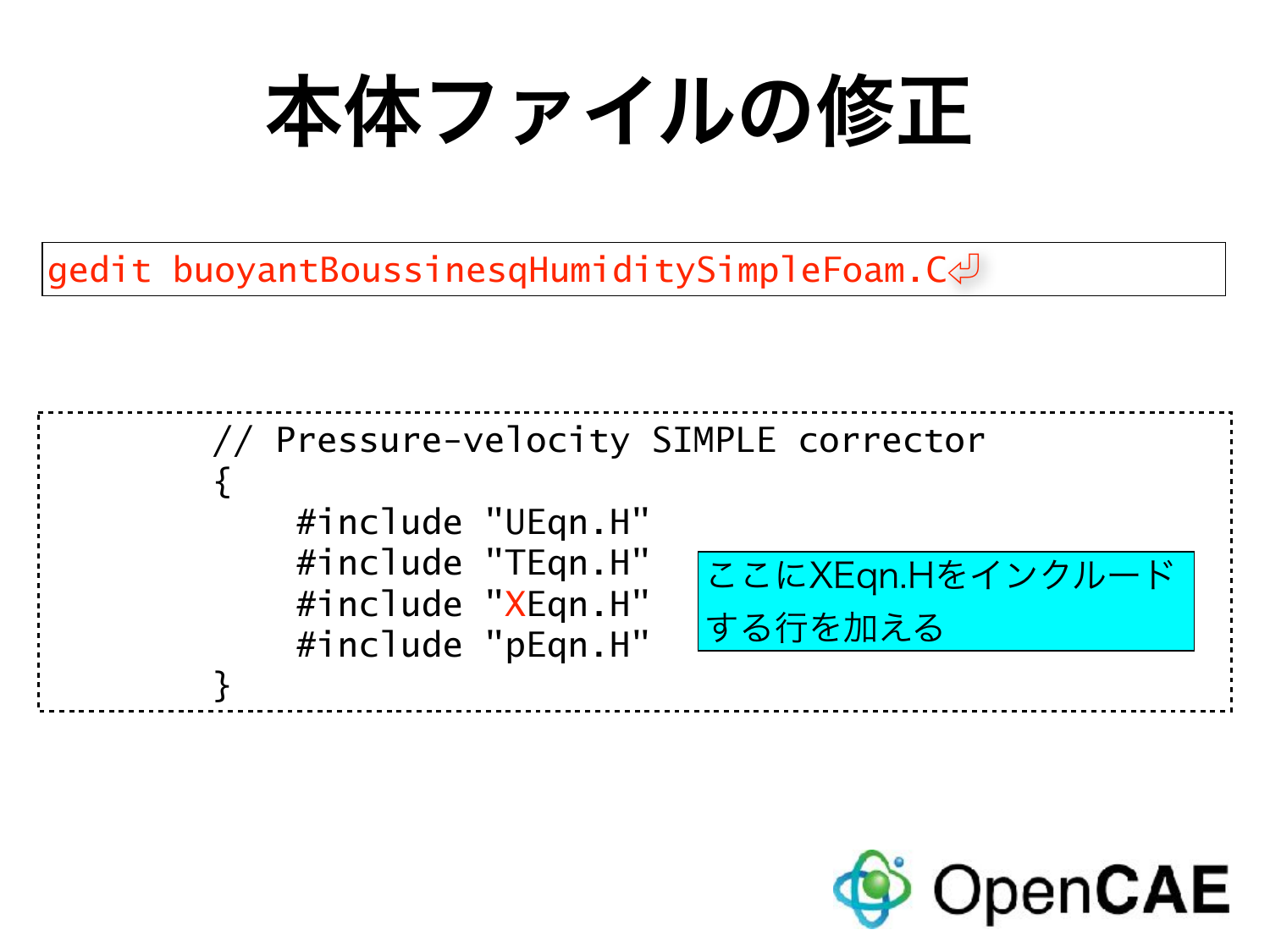# XEqn.Hの作成

cp TEqn.H XEqn.H㾑 参考にするTEqn.HをコピーしてXEqn.Hに gedit XEqn.H㾑

```
kappat = turbulence->nut()/Prt; 簡便のため乱流分の場をわざわざ作らない
kappat.correctBoundaryConditions(); よってこれも不要
volScalarField DXEff("DXEff", aDX + turbulence->nut()/Sct); 実効分
fvScalarMatrix XEqn 湿度輸送方程式の定義
\overline{C} fvm::div(phi, X) 移流項 
  - fvm::Sp(fvc::div(phi), X) 移流項(数値安定用)
  - fvm::laplacian(DXEff, X) 拡散項
                                          OpenCAE
); 
XEqn.relax(); 湿度輸送方程式の緩和(SIMPLE法)
eqnResidual = XEqn.solve().initialResidual(); 湿度輸送方程式を解く
maxResidual = max(eqnResidual, maxResidual); 方程式の最大残差
rhok = 1.0 - beta* (T - TRef); これも不要
```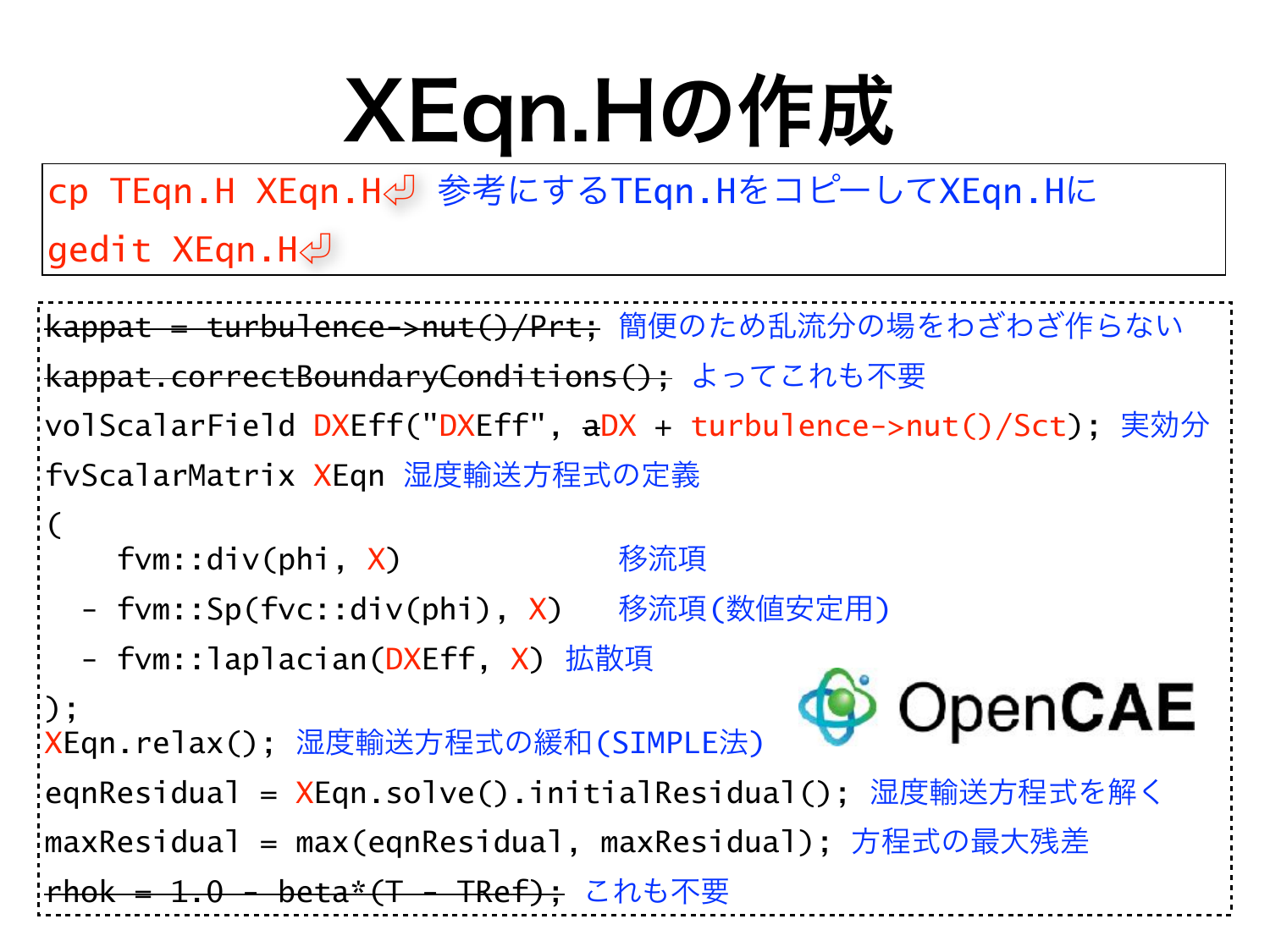### readTransportProperties.Hへの追加

gedit readTransportProperties.H $\phi$ 

 // Laminar Prandtl number (層流)プラントル数(流体の物性値) dimensionedScalar Pr(laminarTransport.lookup("Pr"));

 // Turbulent Prandtl number 乱流プラントル数(モデル係数) dimensionedScalar Prt(laminarTransport.lookup("Prt"));

上の行をコピーして、ファイルの末尾に加え、以下の赤字の所を書き変える

 // Vapor diffusion number 湿度拡散数 dimensionedScalar DX(laminarTransport.lookup("DX"));

 // Turbulent Schmidt number 乱流シュミット数(モデル係数) dimensionedScalar Sct(laminarTransport.lookup("Sct"));

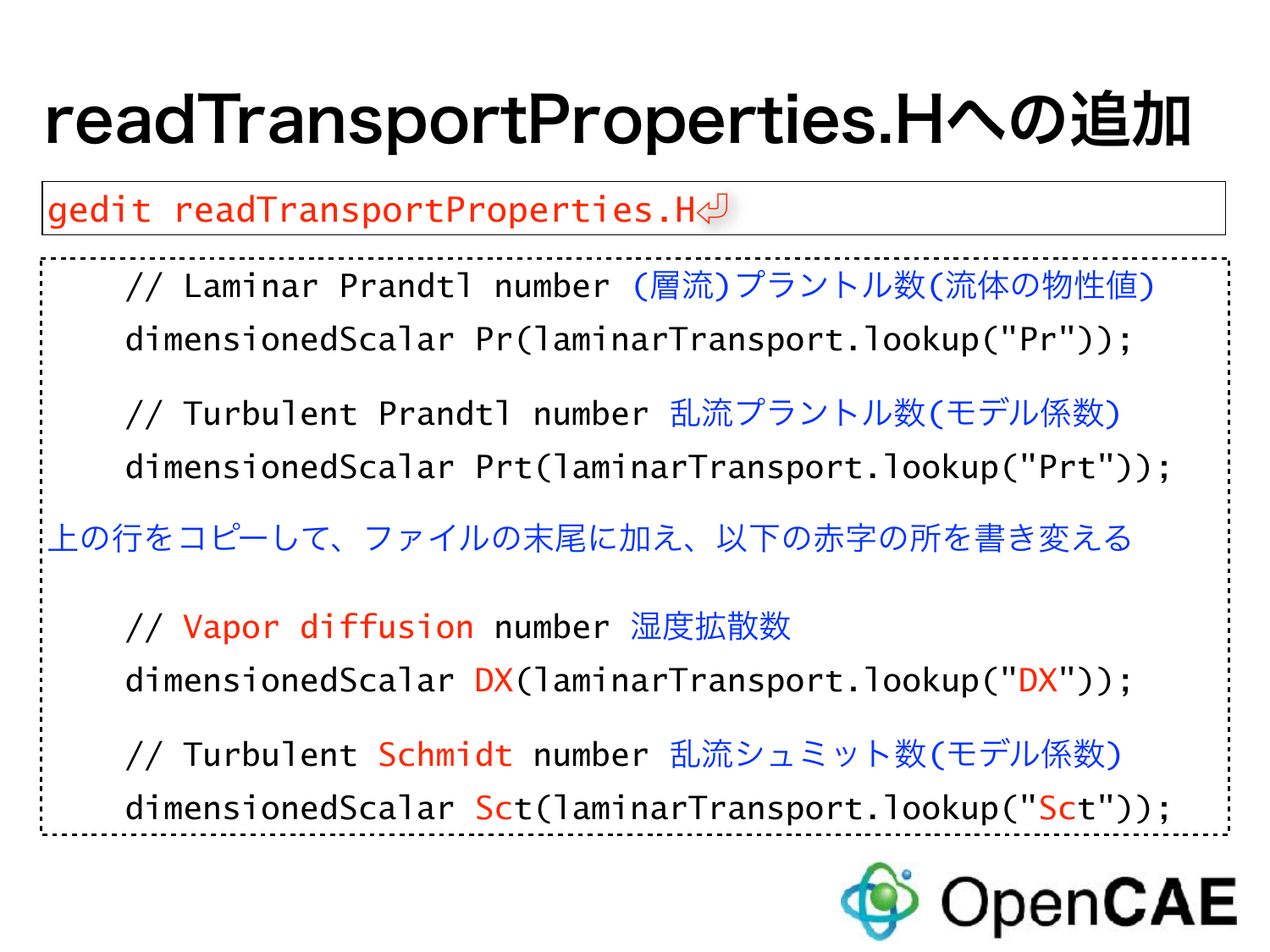### createField.Hへの追加

```
gedit createField.H㾑
```

```
Tの場を読む行をコピーして、以下の赤字の部分を書き変える
     Info<< "Reading field X\n" << endl; 
     volScalarField X
\overline{a} IOobject 
\overline{a} "X", 
             runTime.timeName(),
              mesh, 
              IOobject::MUST_READ, 
              IOobject::AUTO_WRITE 
          ), 
          mesh 
     );
```
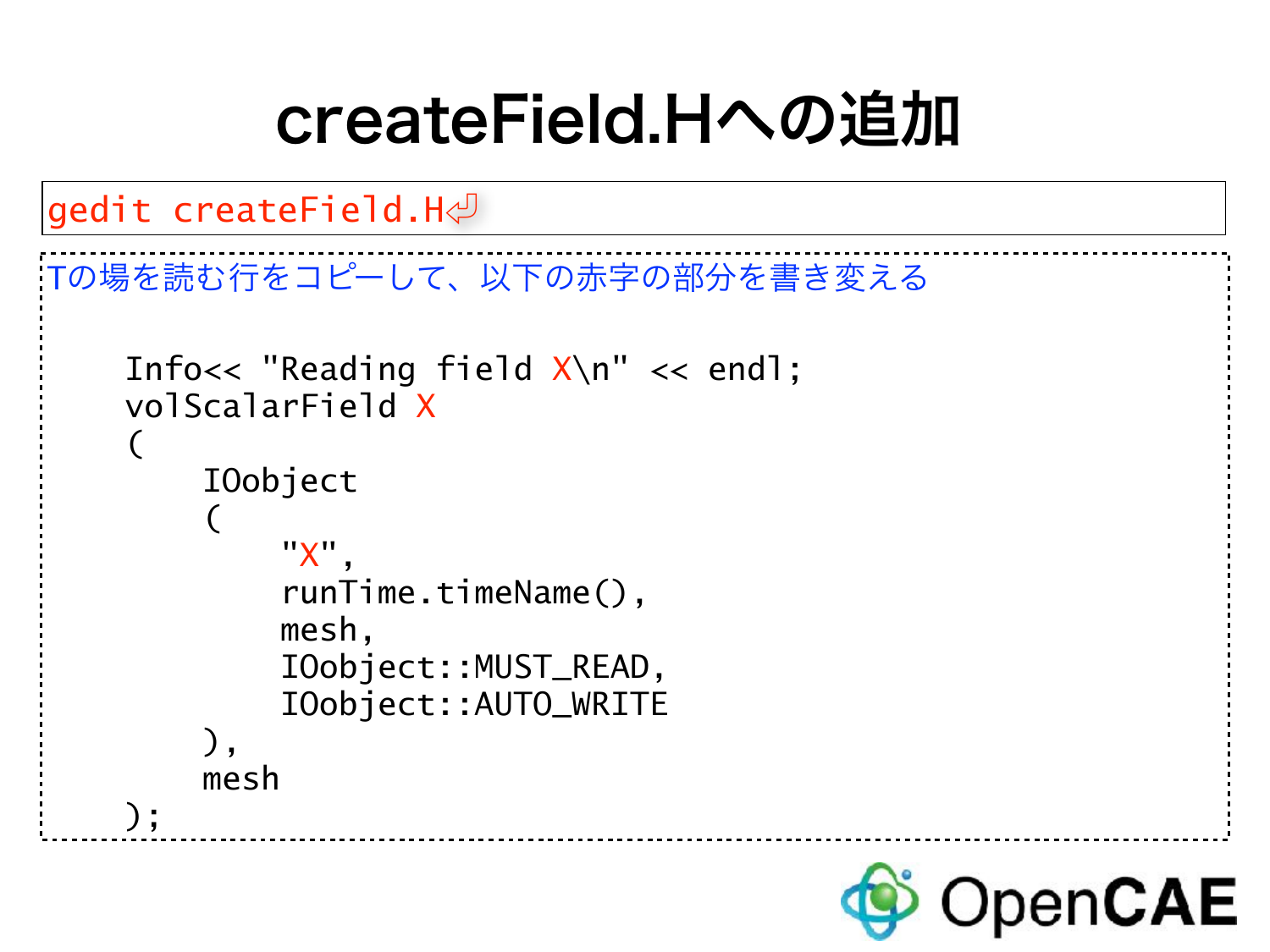### コンパイル&テスト

wmakeでコンパイルして、成功したら。helpオプションで起動テスト

 $\sf{wmake} \triangleleft I$ 

buoyantBoussinesqHumiditySimpleFoam -help $\circ$ 

buoyantBoussinesqSimpleFoamのケースをコピーして書き変える

run

```
cd tutorials/heatTransfer
```
cp -r buoyantBoussinesqSimpleFoam/ buoyantBoussinesqHumiditySimpleFoam/ $\circ$ 

```
cd buoyantBoussinesqHumiditySimpleFoam/\circ
```
cd hotRoom/ $0/\sqrt{2}$ 

 $ep T X \triangleleft$ 

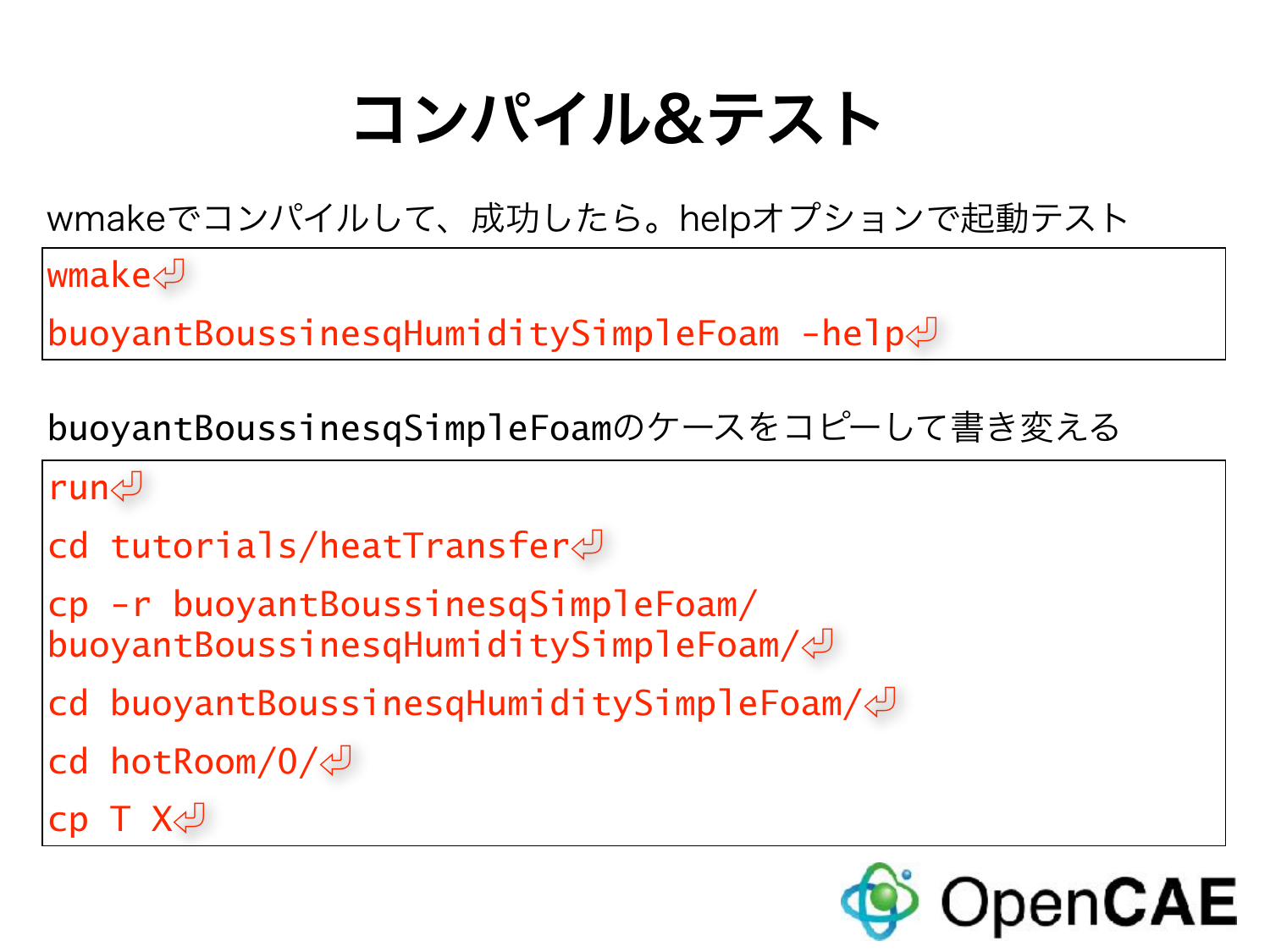Xの修正

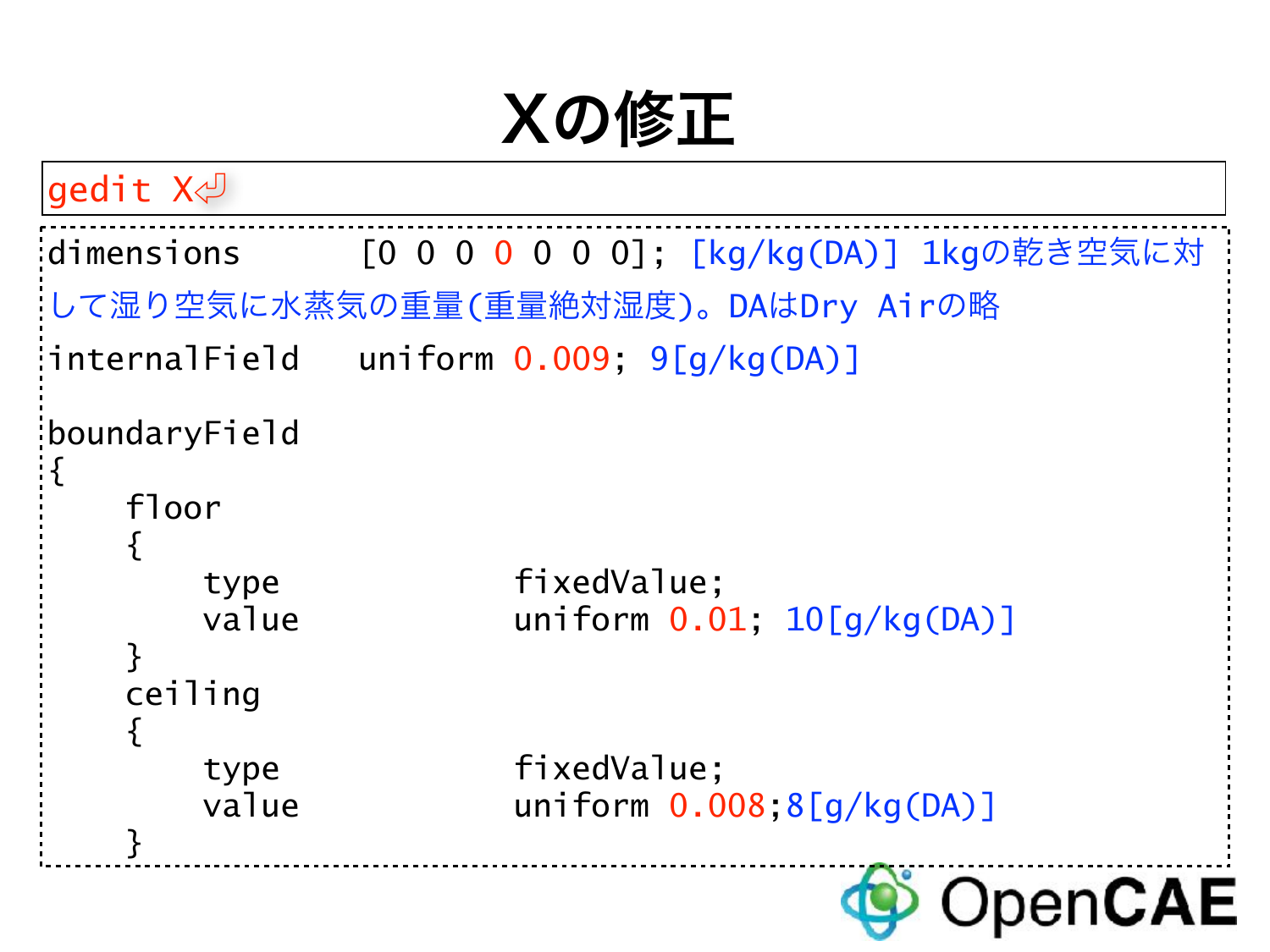# transportPropertiesへの追加

cd ../constant/ $\circ$ 

 $q$ edit transportProperties $\mathcal{L}$ 

// Vapor diffusion number DX DX [0 2 -1 0 0 0 0] 2.61e-5; // Turbulent Schmidt number Sct [0 0 0 0 0 0 0] 1.0;

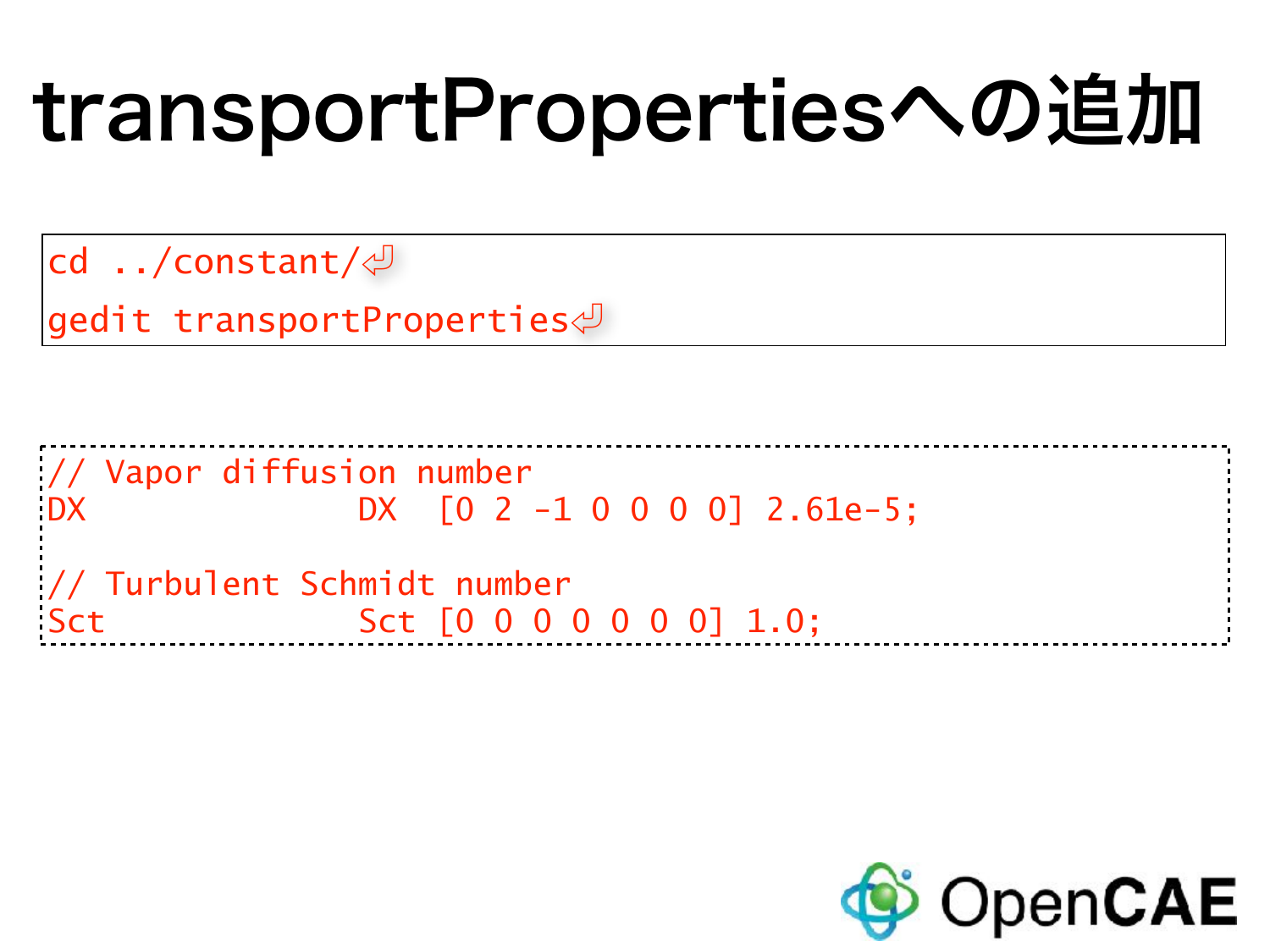## systemファイル修正1

)pen**CAE** 

cd ../system/ $\circ$ 

gedit controlDict

application buoyantBoussinesqHumiditySimpleFoam;

```
gedit fvSchemes㾑
divSchemes 
略
     div(phi,T) Gauss upwind; 
     div(phi,X) Gauss upwind; 
略
laplacianSchemes 
略
     laplacian(kappaEff,T) Gauss linear corrected; 
     laplacian(DXEff,X) Gauss linear corrected;
```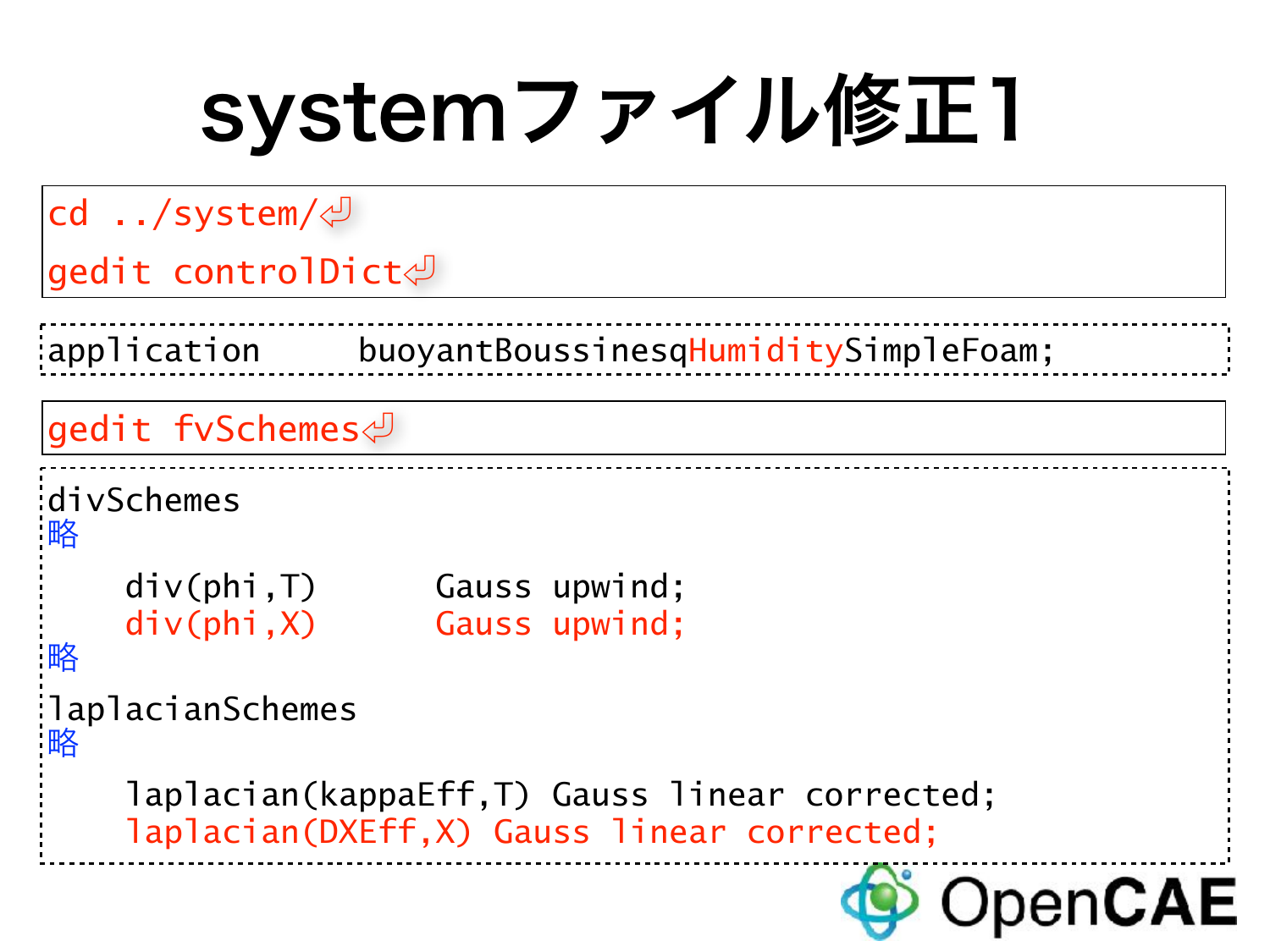# systemファイル修正2と実行

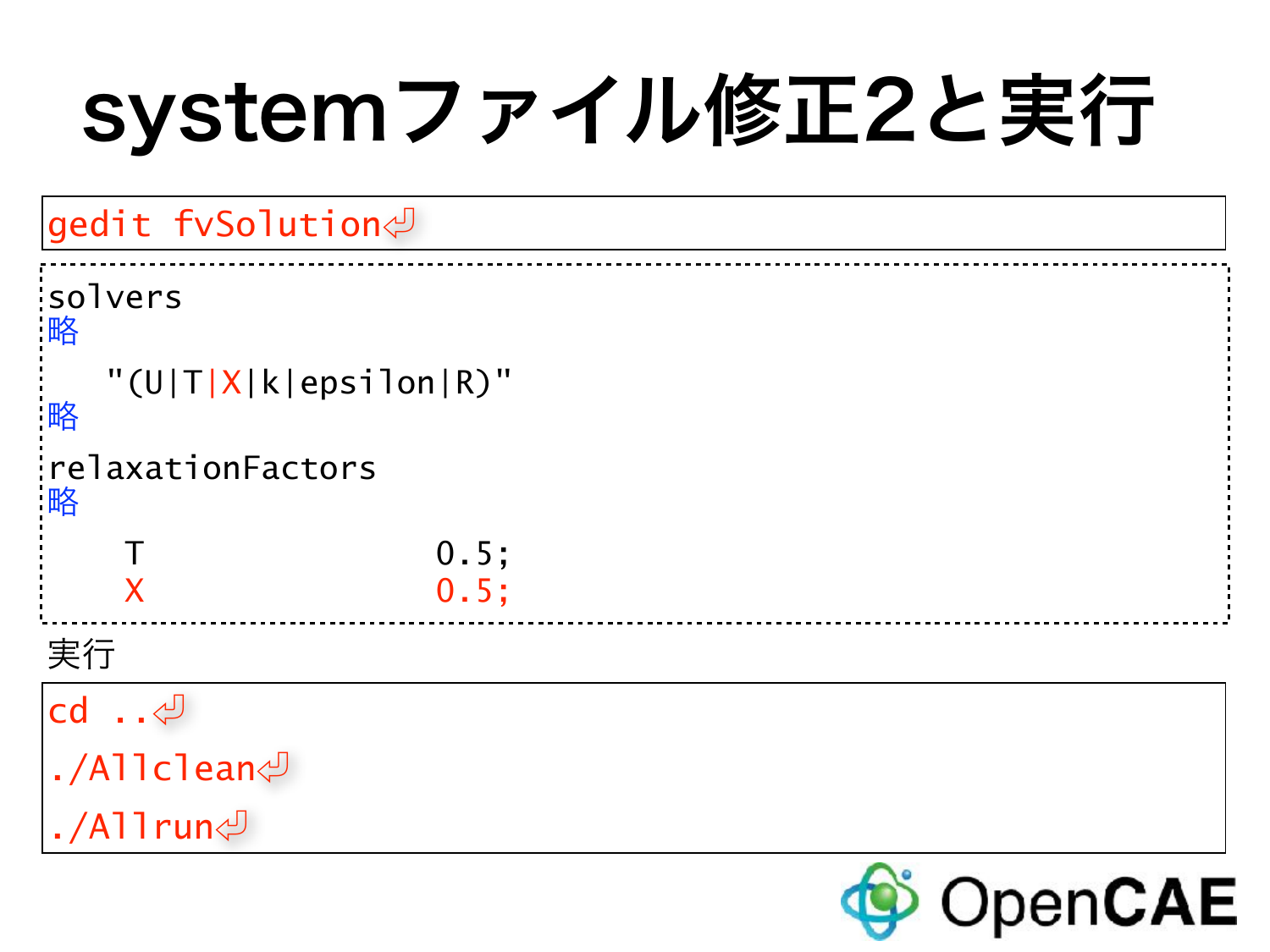### 乱流モデルのカスタマイズ



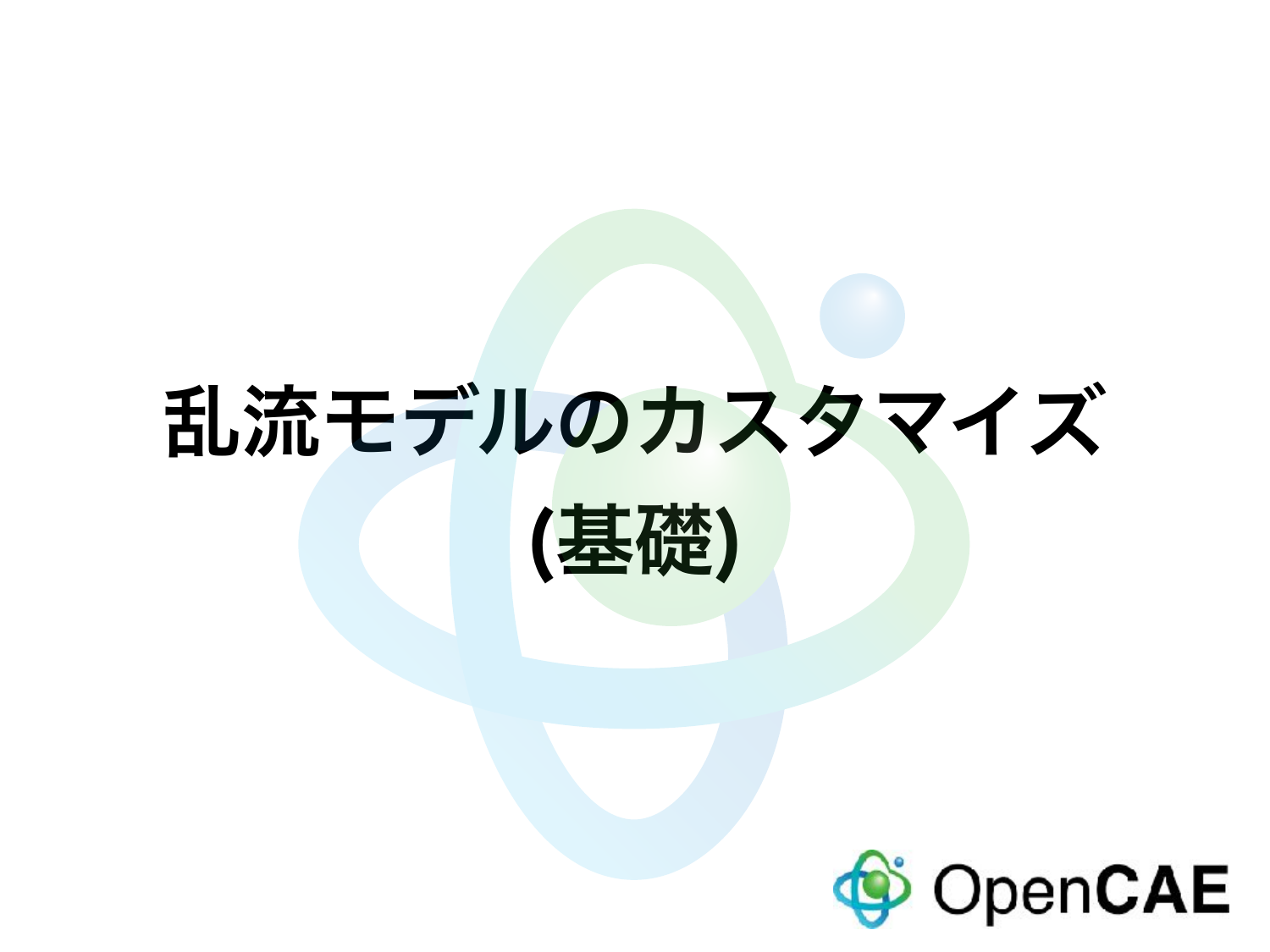## 乱流モデルの場所と種類

#### src<リソースの場所

- cd turbulenceModels/<リ全ての乱流モデル・壁関数等の場所
- cd incompressible/<リ非圧縮性乱流モデル
- cd RAS/<リ非圧縮性RAS乱流モデル (LESモデルは別ディレクトリ)

```
\mathsf{ls}\mathcal{\Leftrightarrow}
```

```
LIRR
略 
Make wmake用の設定ディレクトリ
NonlinearKEShih 
略
RASModel RASModelクラス
略
kEpsilon 標準k-epsilonモデル
```
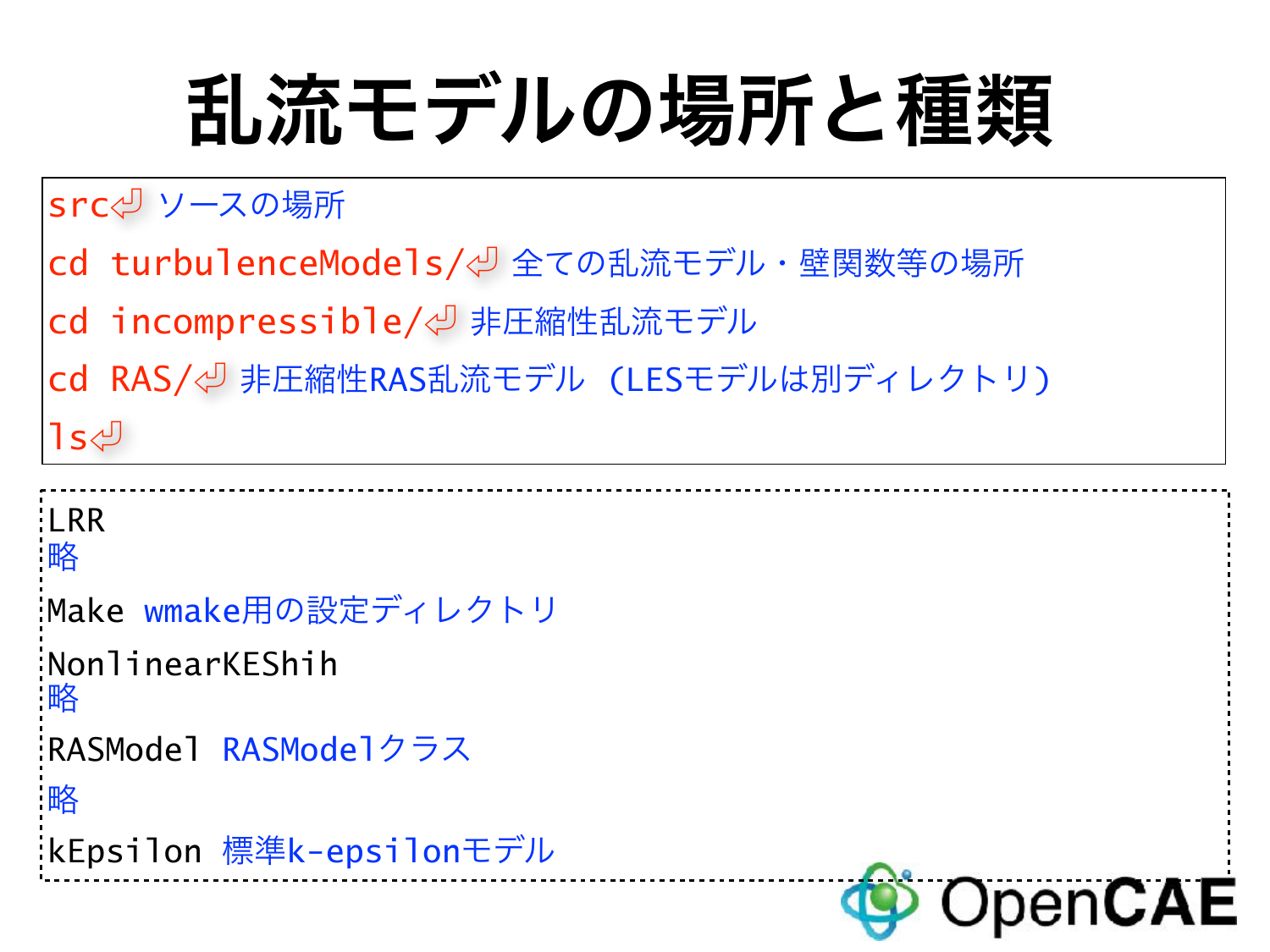### 標準k-εモデルのクラス

```
cd kEpsilon
\mathsf{ls}\n\leftarrow<code>more kEpsilon.H\circlearrowleft</code>
略
Description 
     Standard k-epsilon turbulence model for incompressible 
flows. 
略
class kEpsilon kEpsilonクラス
: 
     public RASModel kEpsilonクラスはRASModelクラスを継承している
略OpenCAE
```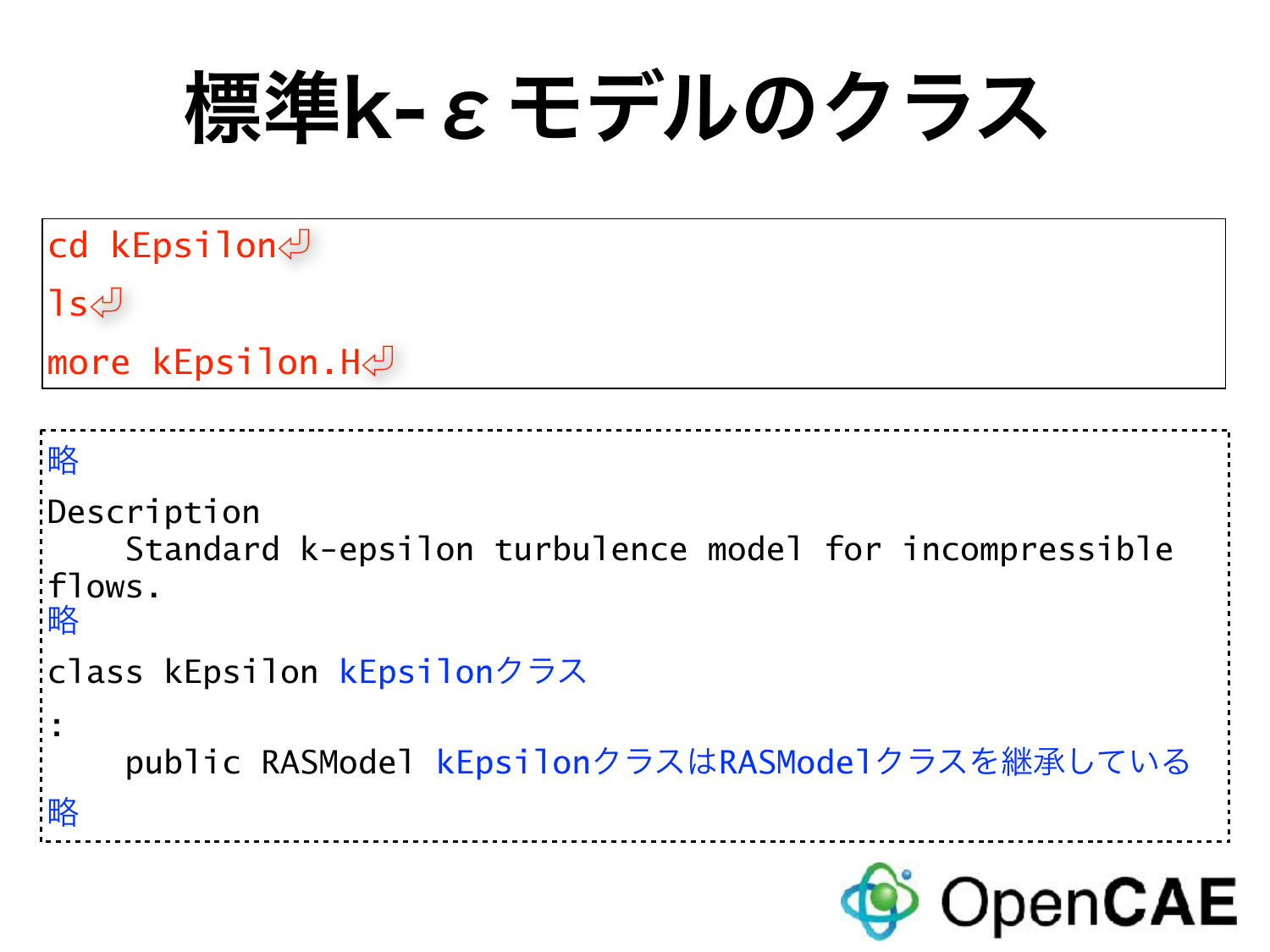## 標準k-εのコンストラクタ

 $|{\sf more}$  kEpsilon. $\mathsf{C}\mathcal{\mathcal{\mathcal{P}}}$ 

```
kEpsilon::kEpsilon コンストラクタ
略
epsilon_は以下のようにコンストラクト時に宣言され、epsilonという名前で
読み書きされるのでソルバー本体側で定義する必要がない。kOmegaモデルでは、
epsilonの代りにomegaが定義される。k等も同様→乱流モデルの変数が変更可
    epsilon_ 
\overline{a} IOobject 
\overline{a} "epsilon", 
           runTime_.timeName(), 
           mesh_, 
           IOobject::NO_READ, 
           IOobject::AUTO_WRITE 
        ), 
        autoCreateK("epsilon", mesh_) 
                                             \mathsf{OpenCAE} ),
```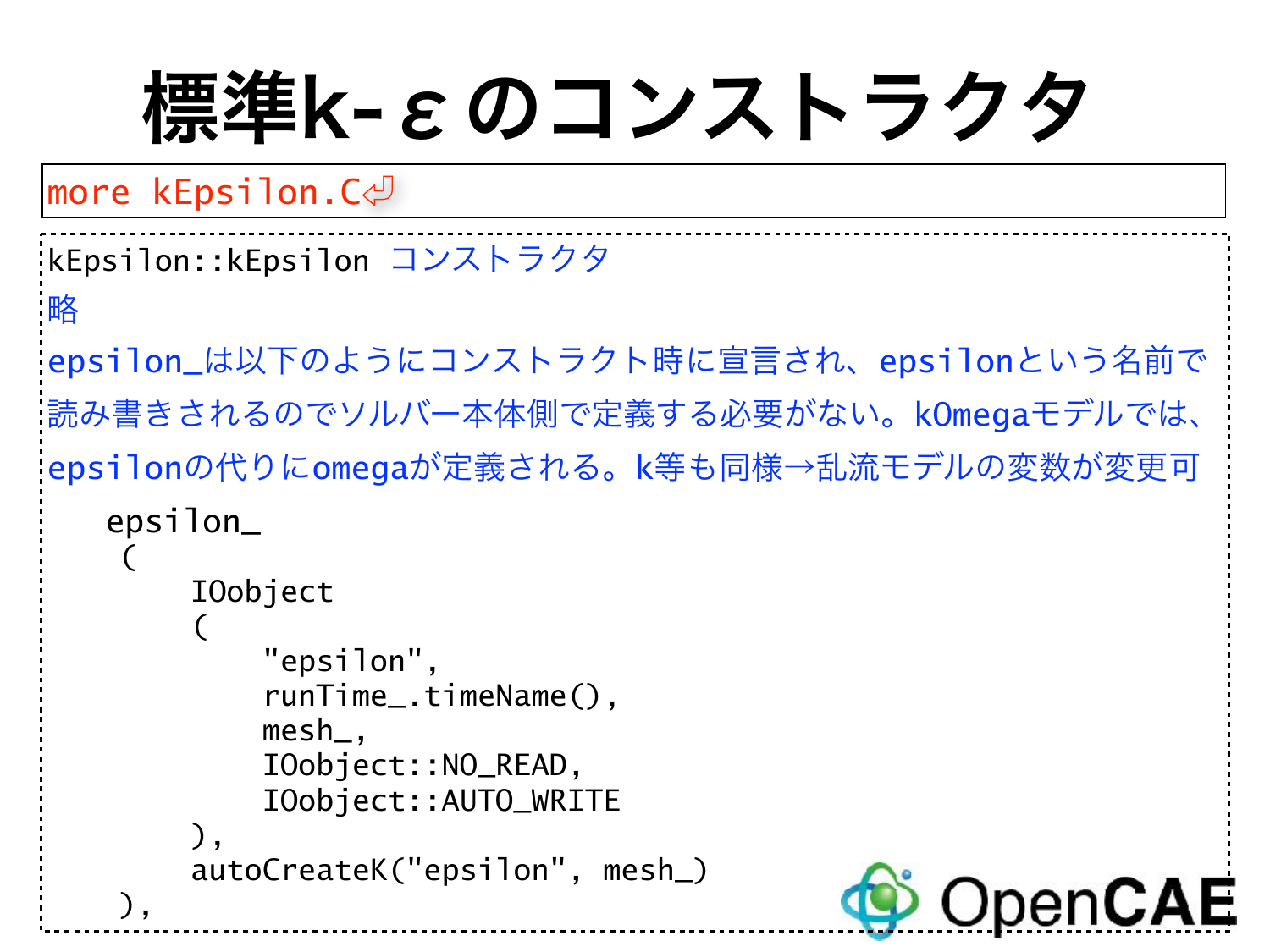# 標準k-εのepsilon方程式

```
void kEpsilon::correct() 本体ソースのturbulence->correct()で呼ばれる関数
略
     // Dissipation equation 
     tmp<fvScalarMatrix> epsEqn 輸送方程式(カスタマイズの要点)
    \big( fvm::ddt(epsilon_) 
       + fvm::div(phi_, epsilon_) 
       - fvm::Sp(fvc::div(phi_), epsilon_) 数値安定化(無くても可)
       - fvm::laplacian(DepsilonEff(), epsilon_) 
= C1_*G*epsilon_/k_ 
       - fvm::Sp(C2_*epsilon_/k_, epsilon_) 
     ); 
     epsEqn().relax() 
     epsEqn().boundaryManipulate(epsilon_.boundaryField()); 
                                                    penCAE
     solve(epsEqn);
```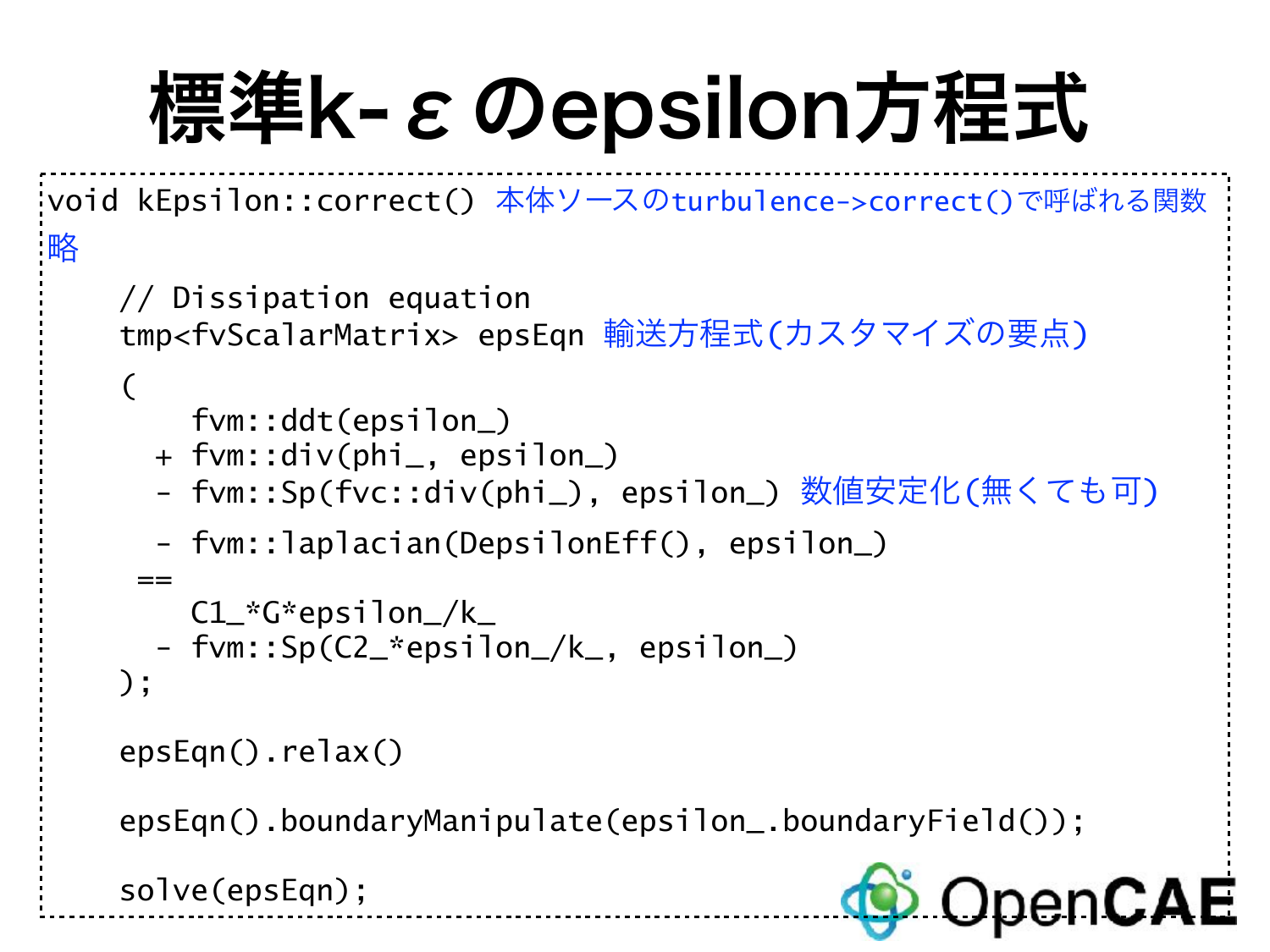## 標準k-εのコピーと修正

 $cd \cdot \triangleleft$ 

cp -r kEpsilon kEpsilon2 cd kEpsilon2㾑 kEpsilon.HはkEpsilon2.Hに名前を変更する必要があり、またファイル 内のkEpsilonというクラス名やマクロ名も全てkEpsilon2に変更する必 要があるので、sedコマンドで置換する。(s/置換前/置換後/g) sed s/kEpsilon/kEpsilon2/g kEpsilon.H > kEpsilon2.H $\circ$ more kEpsilon2.H㾑 確認 kEpsilon.Cも同様 sed s/kEpsilon/kEpsilon2/g kEpsilon.C > kEpsilon2.C $\circ$ more kEpsilon2.C㾑 確認 rm kEpsilon.\*⇔ 確認が終わったら、旧いkEpsilon.\*は消去

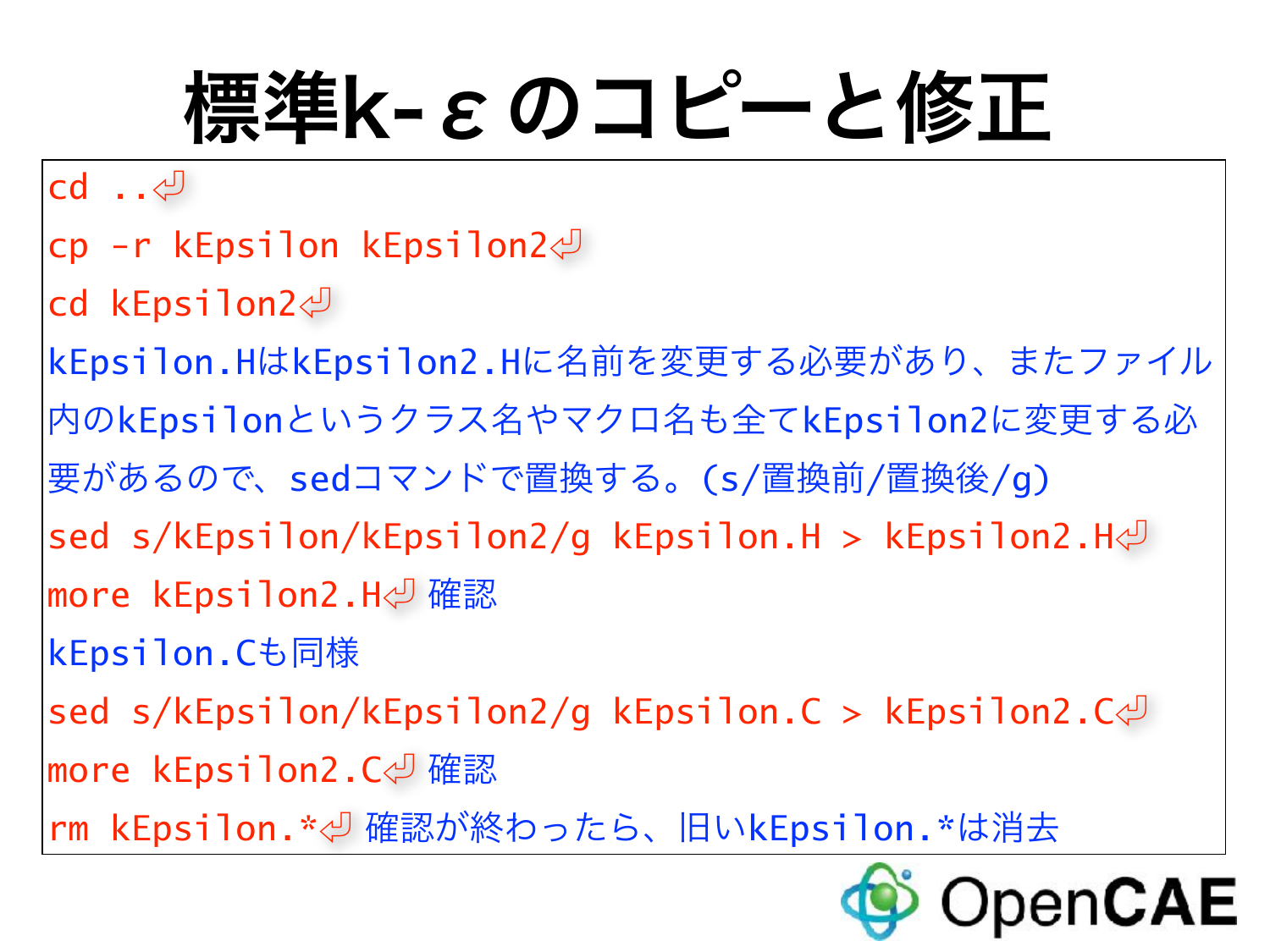ソース修正

#### gedit kEpsilon2.C㾑

```
void kEpsilon2::correct() 
略
     // Dissipation equation 
     tmp<fvScalarMatrix> epsEqn 
\overline{a} fvm::ddt(epsilon_) 
       + fvm::div(phi_, epsilon_) 
       - fvm::Sp(fvc::div(phi_), epsilon_) この行を消す
        - fvm::laplacian(DepsilonEff(), epsilon_) 
= C1_*G*epsilon_/k_ 
       - fvm::Sp(C2_*epsilon_/k_, epsilon_) 
     );
```
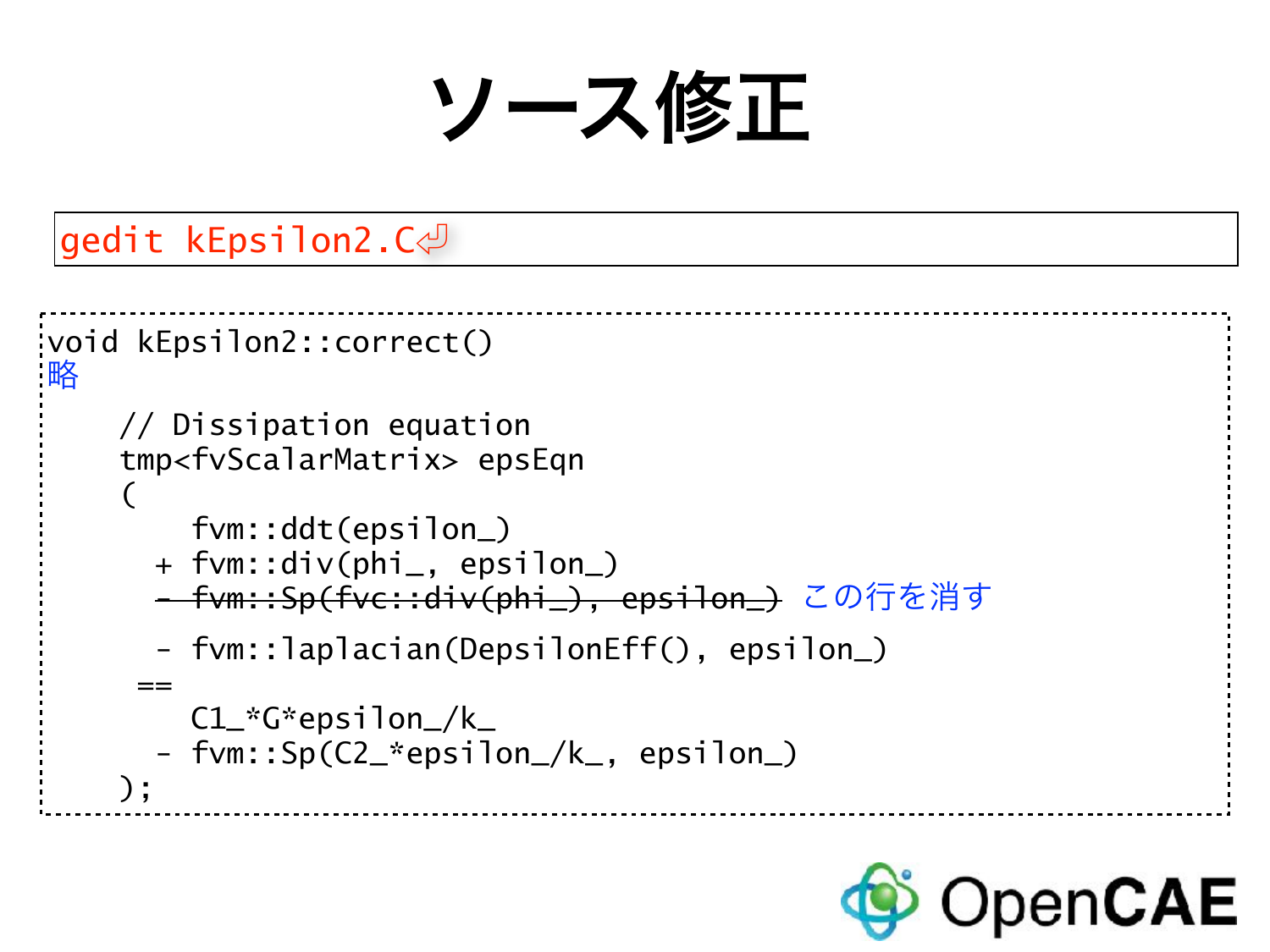## wmakeの設定とコンパイル

cd  $.$  /Make $\circ$ gedit files㾑

RASModel/RASModel.C

laminar/laminar.C kEpsilon/kEpsilon.C kEpsilon2/kEpsilon2.C この行を追加

乱流モデル・ライブラリのコンパイル

 $cd \cdot . \Leftrightarrow$ 

wmake libso<

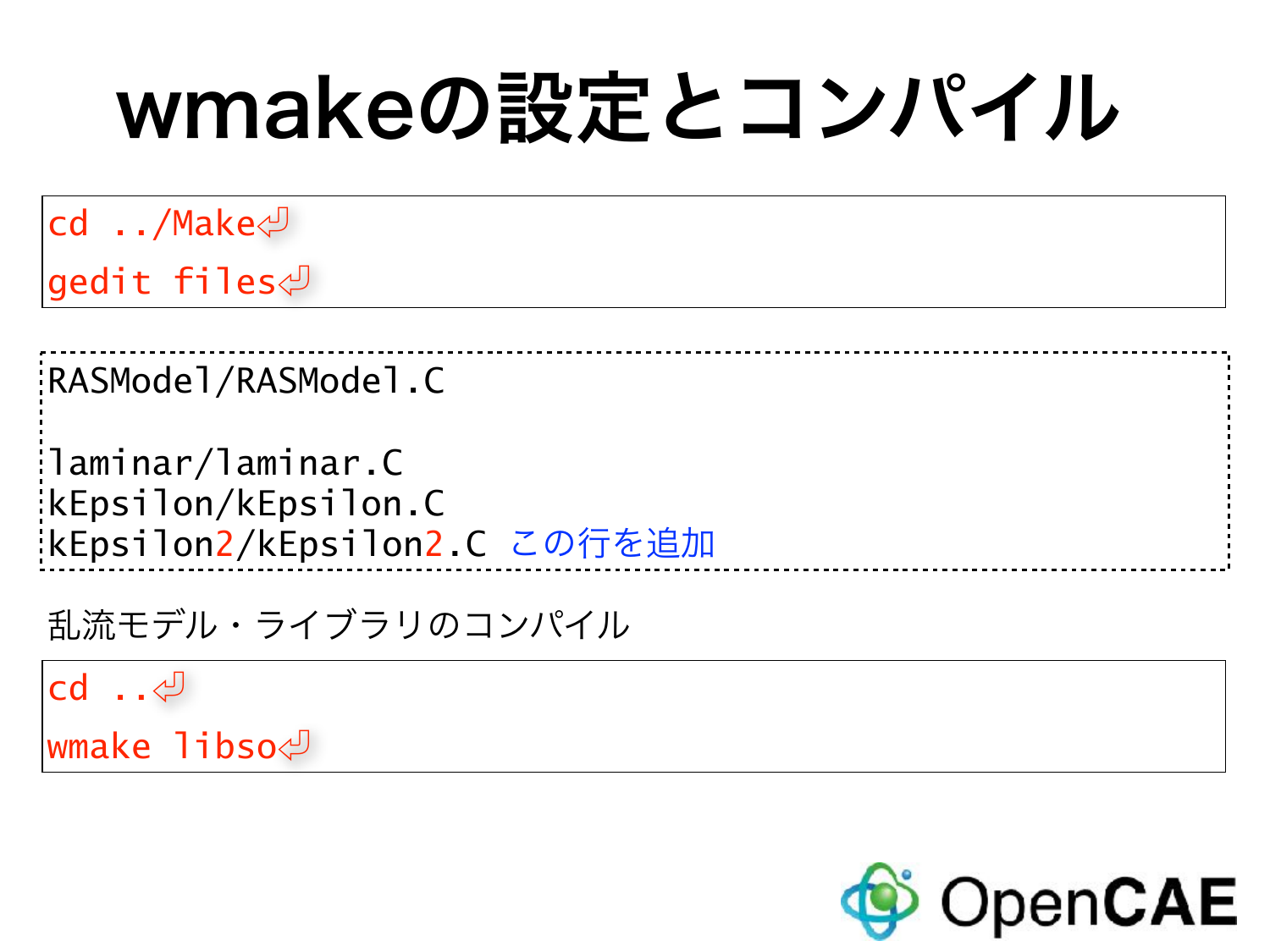# 新乱流モデルで計算

#### run

```
cd tutorials/heatTransfer/
buoyantBoussinesqHumiditySimpleFoam/\circcd constant
gedit RASProperties
```

| ://RASModel<br>kEpsilon;<br><b>RASModel</b><br>kEpsilon2; |  |  |
|-----------------------------------------------------------|--|--|
|                                                           |  |  |
|                                                           |  |  |

#### 実行

 $cd \cdot . \Leftrightarrow$ ./Allclean $\varphi$  $.$ /Allrun $\circlearrowleft$